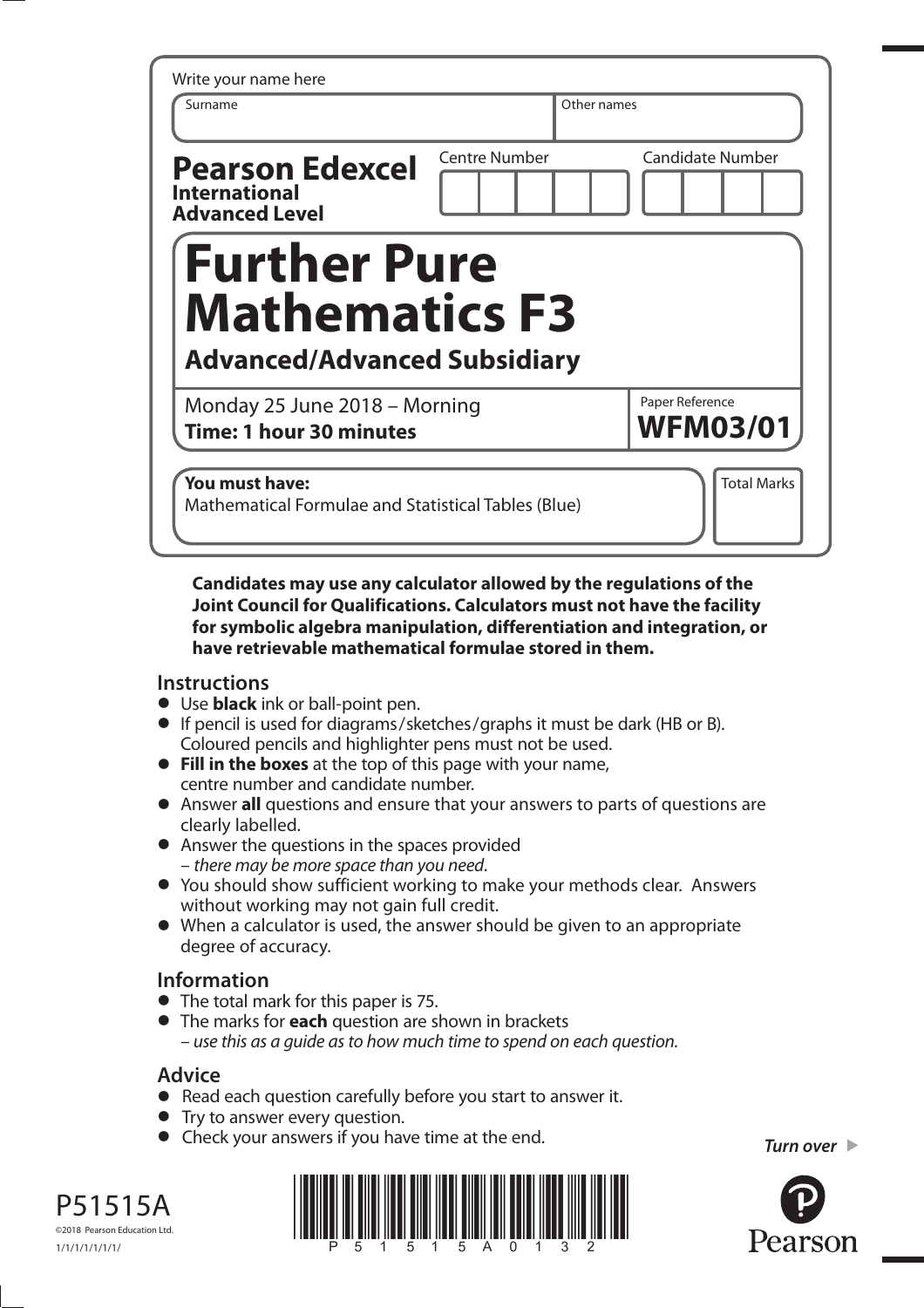| 15 sech <sup>2</sup> x + 7 tanh x = 13                       |     |
|--------------------------------------------------------------|-----|
| Give your answers in terms of simplified natural logarithms. |     |
|                                                              | (6) |
|                                                              |     |
|                                                              |     |
|                                                              |     |
|                                                              |     |
|                                                              |     |
|                                                              |     |
|                                                              |     |
|                                                              |     |
|                                                              |     |
|                                                              |     |
|                                                              |     |
|                                                              |     |
|                                                              |     |
|                                                              |     |
|                                                              |     |
|                                                              |     |
|                                                              |     |
|                                                              |     |
|                                                              |     |
|                                                              |     |
|                                                              |     |
|                                                              |     |
|                                                              |     |
|                                                              |     |
|                                                              |     |
|                                                              |     |
|                                                              |     |
|                                                              |     |
|                                                              |     |
|                                                              |     |
|                                                              |     |
|                                                              |     |
|                                                              |     |
|                                                              |     |

**POWER MENTERN RESPECT** 

**DO NOTIVIAL ET LES RESPONS** 

XXX

1000 pm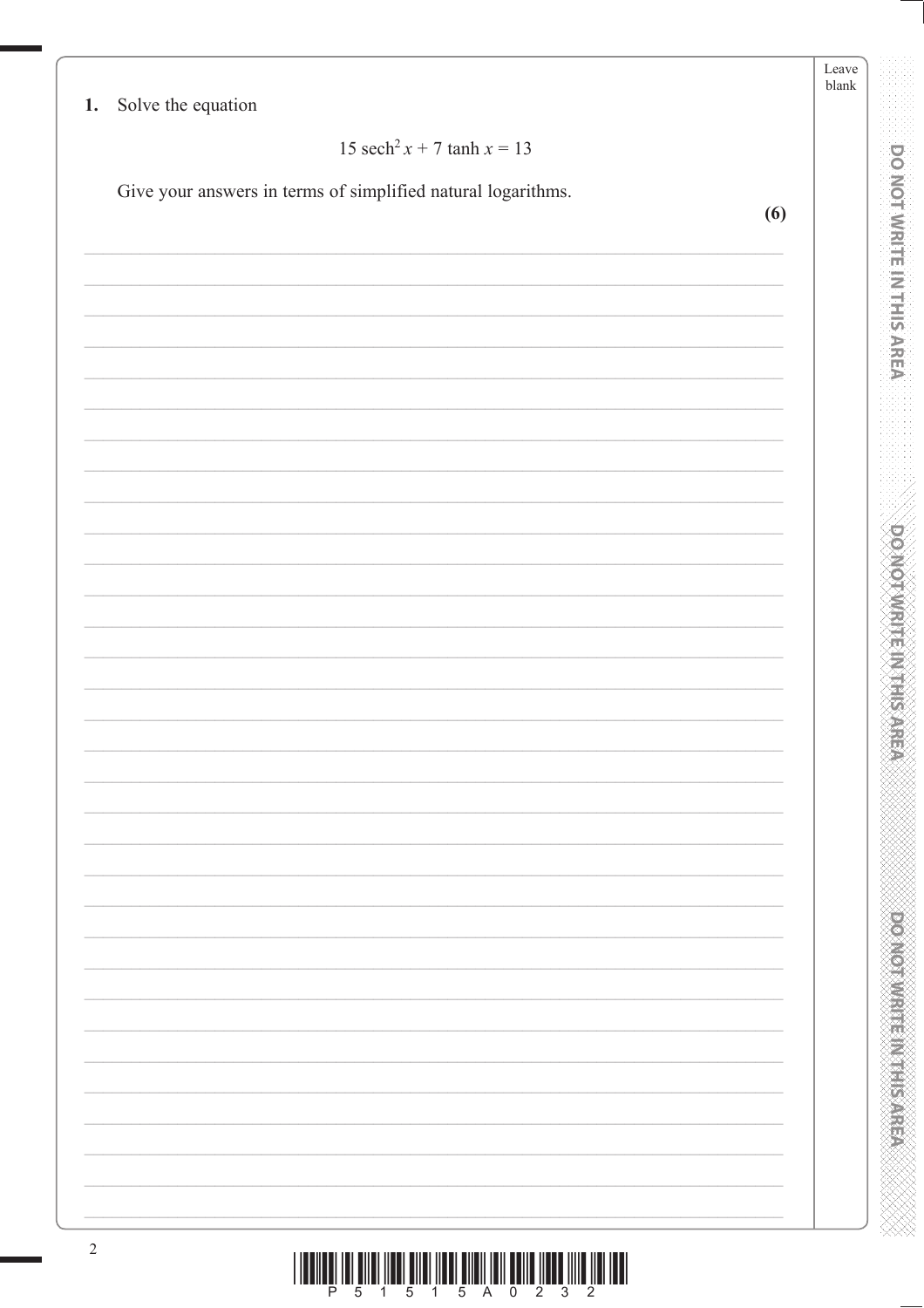| Question 1 continued |                 | Leave<br>blank |
|----------------------|-----------------|----------------|
|                      |                 |                |
|                      |                 |                |
|                      |                 |                |
|                      |                 |                |
|                      |                 |                |
|                      |                 |                |
|                      |                 |                |
|                      |                 |                |
|                      |                 |                |
|                      |                 |                |
|                      |                 |                |
|                      |                 |                |
|                      |                 |                |
|                      |                 |                |
|                      |                 |                |
|                      |                 |                |
|                      |                 |                |
|                      |                 |                |
|                      |                 |                |
|                      |                 |                |
|                      |                 |                |
|                      |                 |                |
|                      |                 |                |
|                      |                 |                |
|                      |                 |                |
|                      |                 |                |
|                      |                 |                |
|                      |                 |                |
|                      |                 |                |
|                      |                 |                |
|                      |                 | Q1             |
|                      | (Total 6 marks) |                |
|                      |                 |                |

**DONOTWEITEINTHIS AREA** 

**CONCRETE INTERNATION**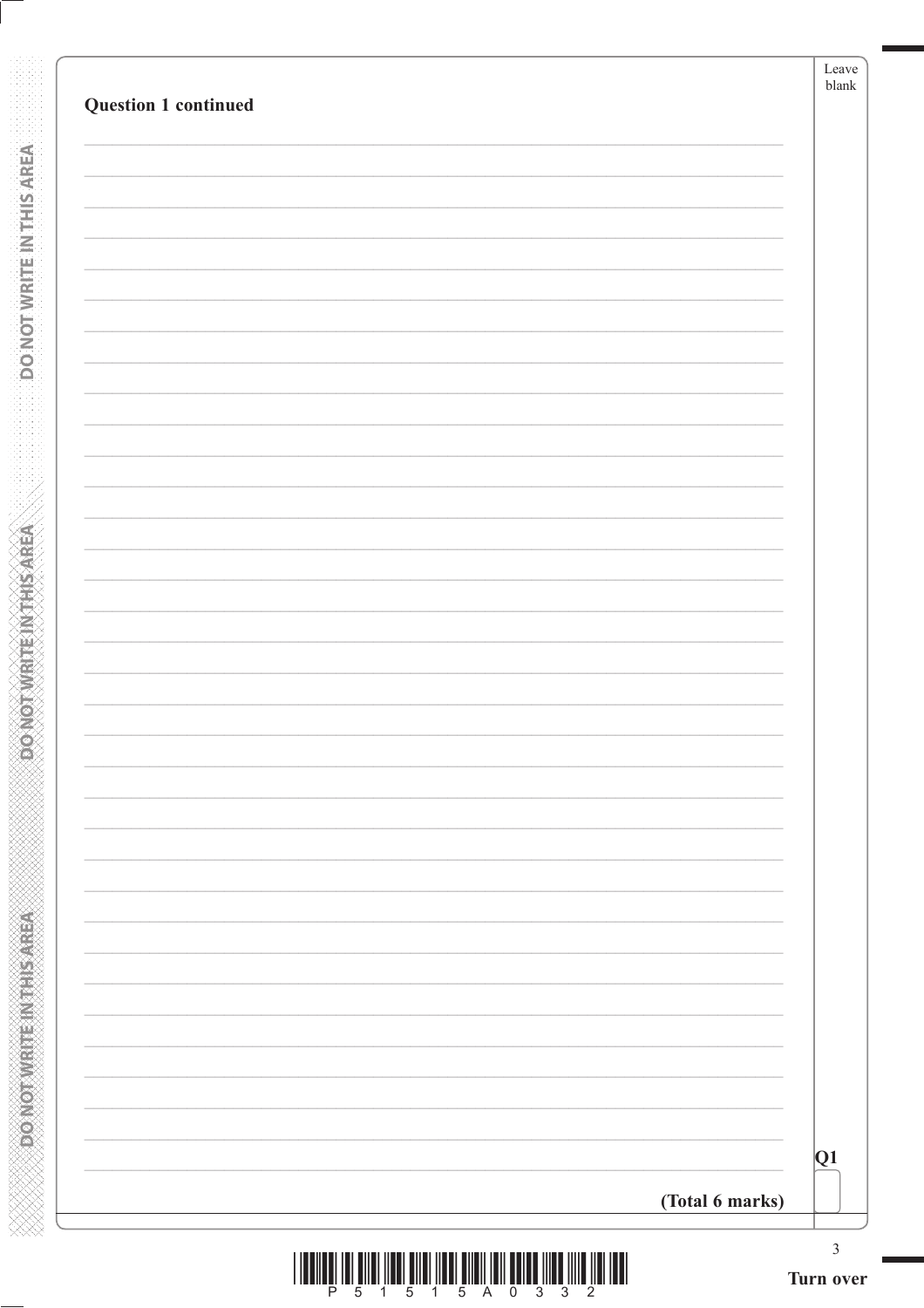Leave blank

**DO NOTWRITE IN THIS AREA** 

**DO MOT WRITE IN THIS AREA** 

**DONOTHER MERICAN SARRA** 

| V<br>r |  |
|--------|--|

## (a) Find the eigenvalues and corresponding normalised eigenvectors of the matrix A.  $(7)$

 $\begin{pmatrix} 2 \\ 6 \end{pmatrix}$ 

(b) Write down a matrix **P** and a diagonal matrix **D** such that  $P^{T}AP = D$ .

 $(2)$ 

 $2.$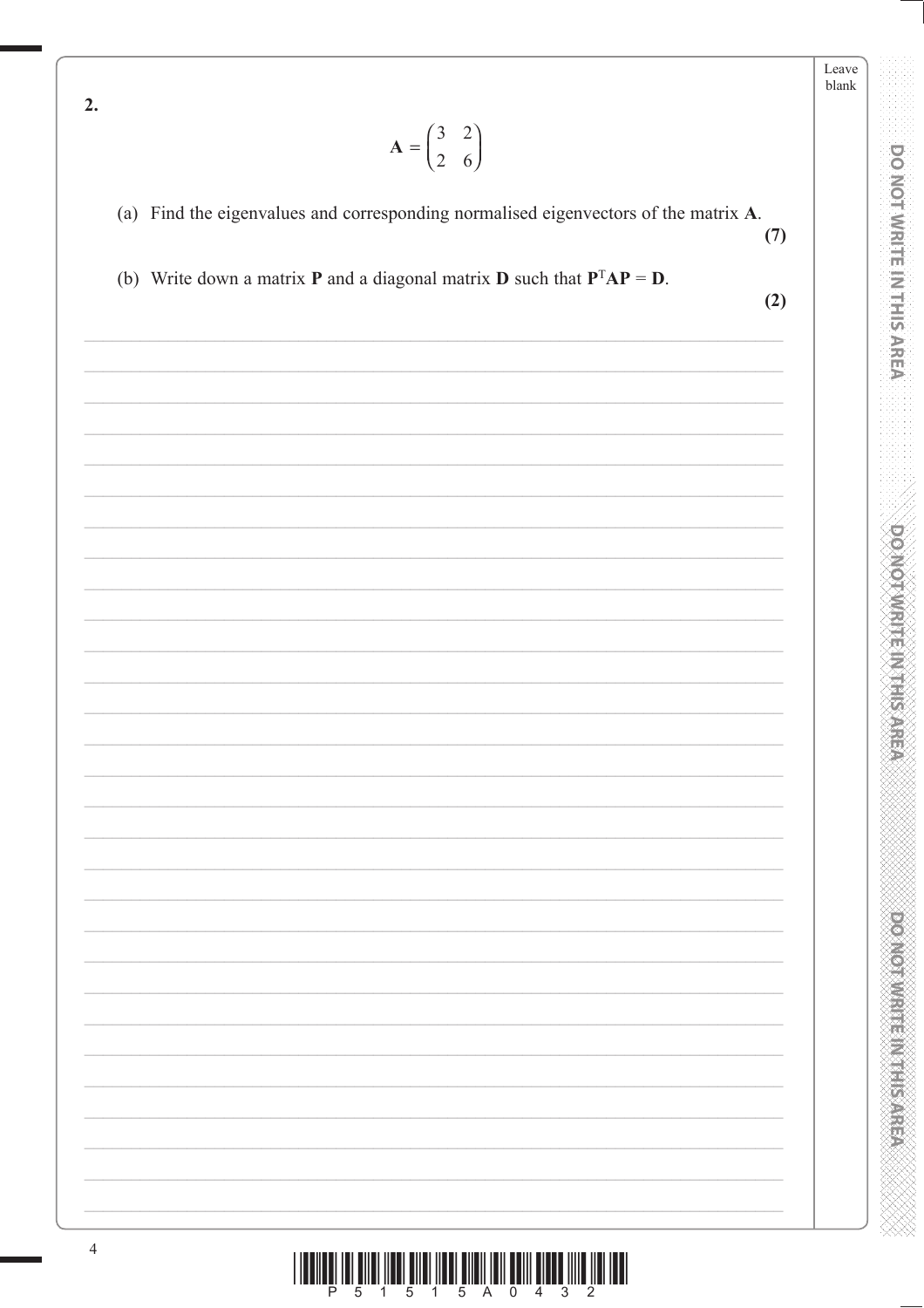| <b>Question 2 continued</b> | Leave<br>blank |
|-----------------------------|----------------|
|                             |                |
|                             |                |
|                             |                |
|                             |                |
|                             |                |
|                             |                |
|                             |                |
|                             |                |
|                             |                |
|                             |                |
|                             |                |
|                             |                |
|                             |                |
|                             |                |
|                             |                |
|                             |                |
|                             |                |
|                             |                |
|                             |                |
|                             |                |
|                             |                |
|                             |                |
|                             |                |
|                             |                |
|                             |                |
|                             |                |
|                             |                |
|                             |                |
|                             |                |
|                             |                |
|                             |                |
|                             |                |
|                             |                |
|                             |                |
|                             |                |
|                             |                |

**DONOTWEITEINTHISAREA** 

**Example 2014 The Model of Action** 

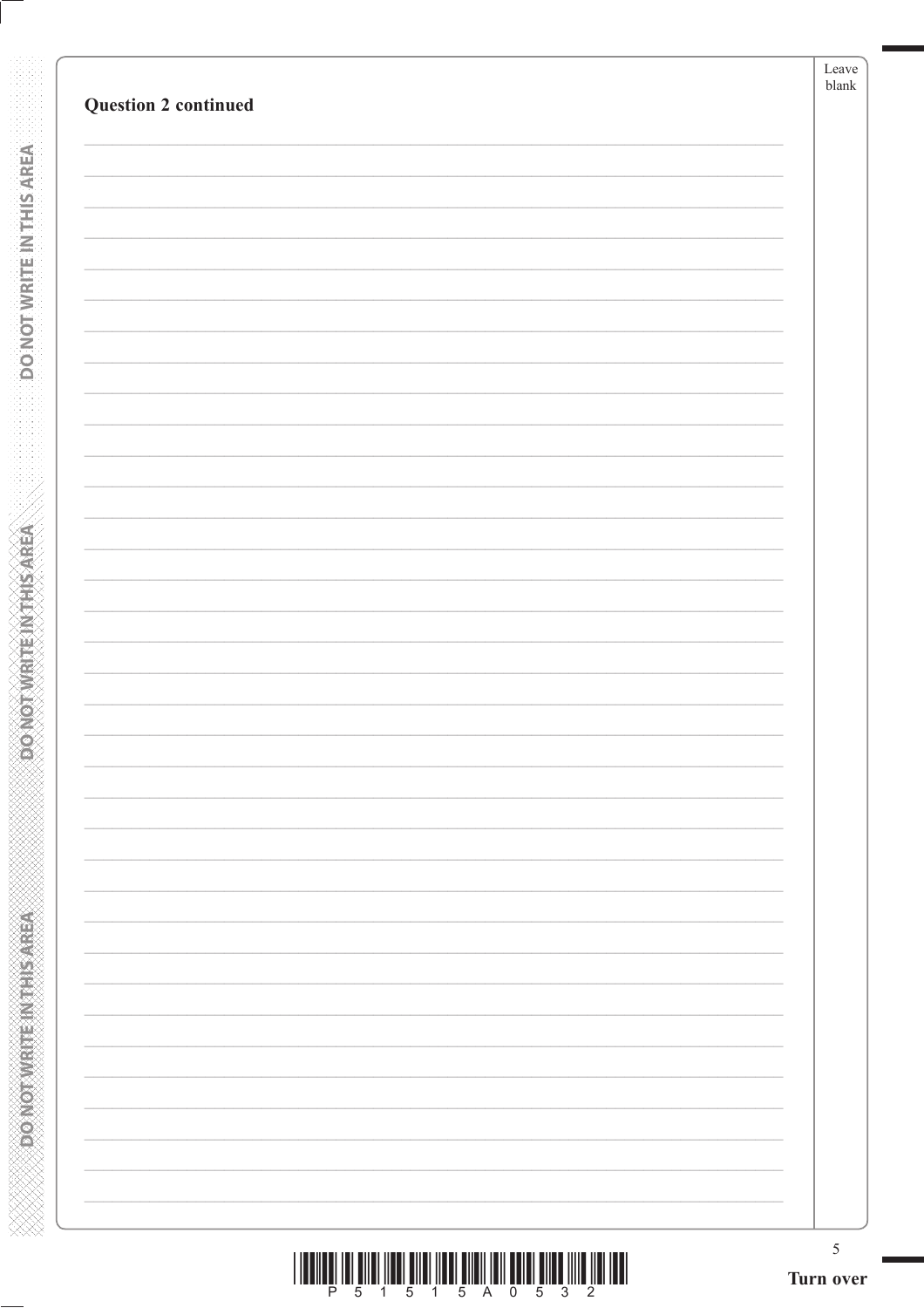| <b>Question 2 continued</b> | Leave<br>${\it blank}$ |
|-----------------------------|------------------------|
|                             |                        |
|                             |                        |
|                             |                        |
|                             |                        |
|                             |                        |
|                             |                        |
|                             |                        |
|                             |                        |
|                             |                        |
|                             |                        |
|                             |                        |
|                             |                        |
|                             |                        |
|                             |                        |
|                             |                        |
|                             |                        |
|                             |                        |
|                             |                        |
|                             |                        |
|                             |                        |
|                             |                        |
|                             |                        |
|                             |                        |
|                             |                        |
|                             |                        |
|                             |                        |
|                             |                        |
|                             |                        |
|                             |                        |
|                             |                        |
|                             |                        |
|                             |                        |
|                             |                        |
|                             |                        |
|                             |                        |
|                             |                        |
|                             |                        |
|                             |                        |
|                             |                        |
|                             |                        |
|                             |                        |
|                             |                        |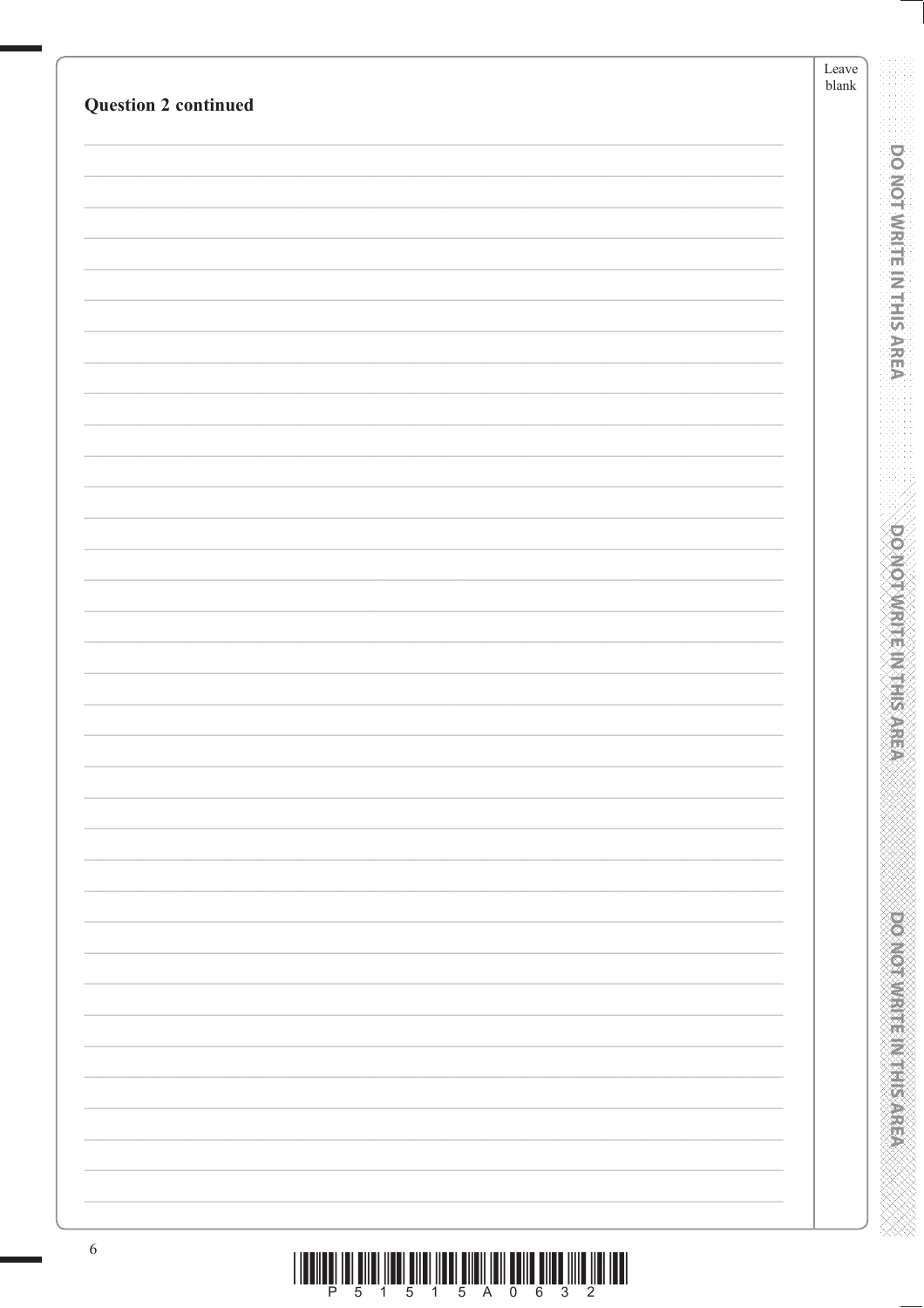| <b>Question 2 continued</b> |                 | blank |
|-----------------------------|-----------------|-------|
|                             |                 |       |
|                             |                 |       |
|                             |                 |       |
|                             |                 |       |
|                             |                 |       |
|                             |                 |       |
|                             |                 |       |
|                             |                 |       |
|                             |                 |       |
|                             |                 |       |
|                             |                 |       |
|                             |                 |       |
|                             |                 |       |
|                             |                 |       |
|                             |                 |       |
|                             |                 |       |
|                             |                 |       |
|                             |                 |       |
|                             |                 |       |
|                             |                 | Q2    |
|                             | (Total 9 marks) |       |

**DONOTWRITE IN THIS AREA** 

**ASSAMPLINE STATE OF COLOR** 

**ARAN MANAN MANAN MANAN MANAN MANAN**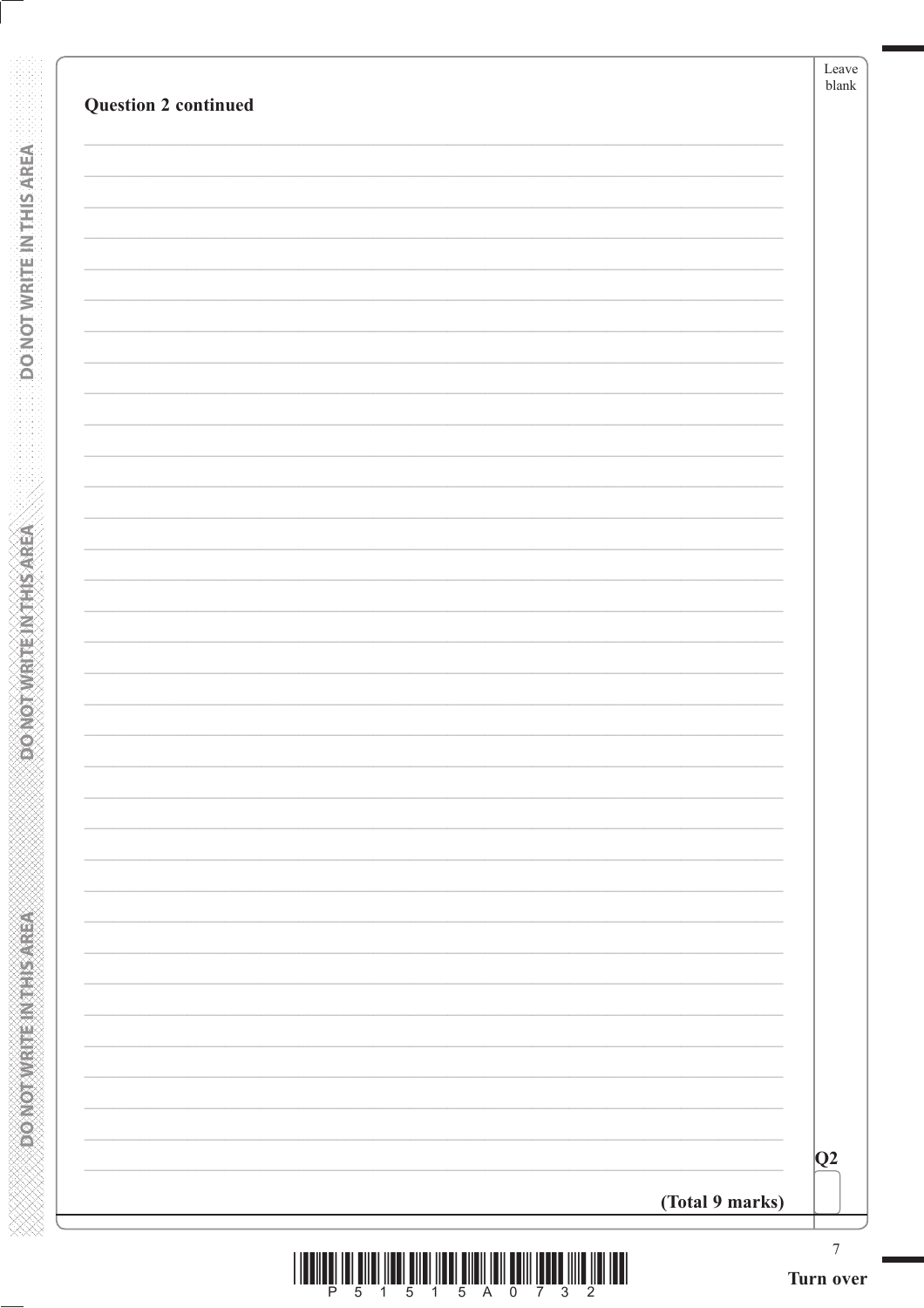3. Given that

$$
y = \arctan\left(\frac{\sin x}{\cos x - 1}\right) \qquad x \neq 2n\pi, \qquad n \in \mathbb{Z}
$$

Leave blank

**DO NOT WRITE IN THIS AREA** 

**DO NOTWRITE IN THIS AREA** 

**DOOMOTOM: IEEN CENTER** 

Show that

where  $k$  is a constant to be found.

 $\frac{\mathrm{d}y}{\mathrm{d}x} = k$  $(6)$ 

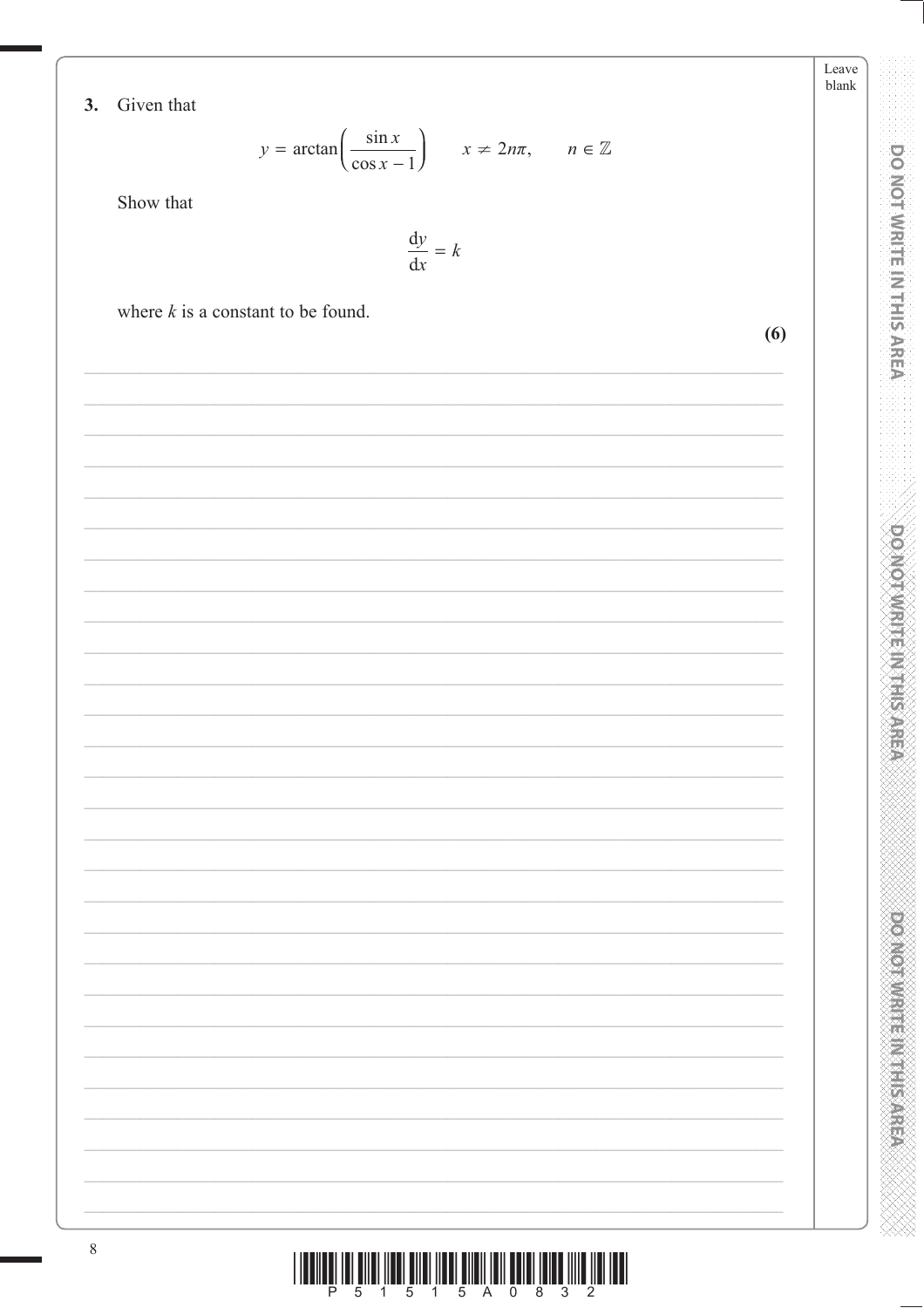|                             | Leave<br>blank |
|-----------------------------|----------------|
| <b>Question 3 continued</b> |                |
|                             |                |
|                             |                |
|                             |                |
|                             |                |
|                             |                |
|                             |                |
|                             |                |
|                             |                |
|                             |                |
|                             |                |
|                             |                |
|                             |                |
|                             |                |
|                             |                |
|                             |                |
|                             |                |
|                             |                |
|                             |                |
|                             |                |
|                             |                |
|                             |                |
|                             |                |
|                             |                |
|                             |                |
|                             |                |
|                             |                |
|                             |                |
|                             | $\overline{9}$ |

**DONOTWEITEINTHISAREA** 

**CONCRETE INTERNATION** 

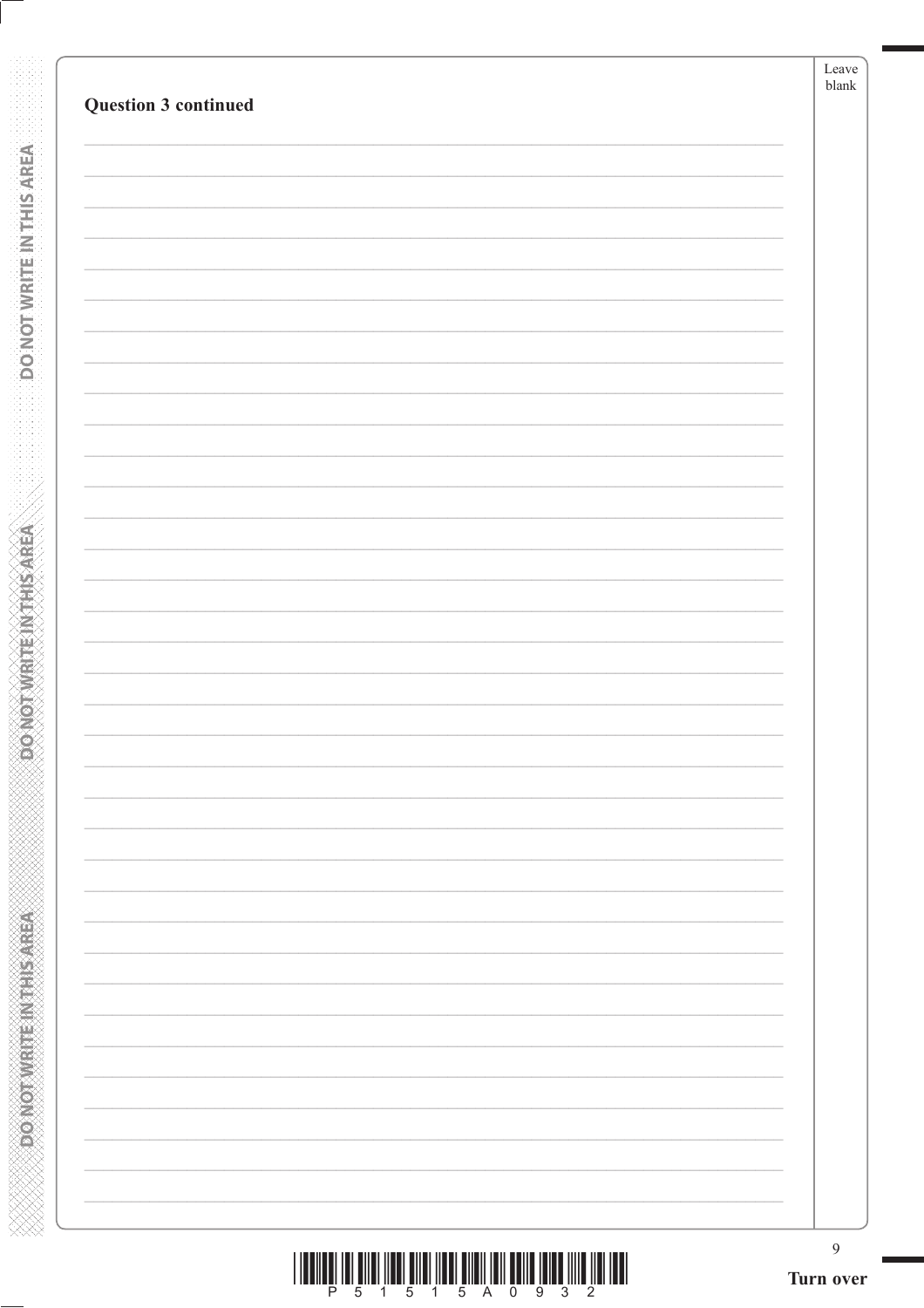| Question 3 continued |                                                                             | Leave<br>${\it blank}$ |                                      |
|----------------------|-----------------------------------------------------------------------------|------------------------|--------------------------------------|
|                      |                                                                             |                        |                                      |
|                      |                                                                             |                        | <b>DO NOT WRITE IN THIS AREA</b>     |
|                      |                                                                             |                        |                                      |
|                      |                                                                             |                        |                                      |
|                      |                                                                             |                        |                                      |
|                      |                                                                             |                        |                                      |
|                      |                                                                             |                        |                                      |
|                      |                                                                             |                        |                                      |
|                      |                                                                             |                        |                                      |
|                      |                                                                             |                        |                                      |
|                      |                                                                             |                        |                                      |
|                      |                                                                             |                        |                                      |
|                      |                                                                             |                        | <b>DOMOINMENT REPORTS</b>            |
|                      |                                                                             |                        |                                      |
|                      |                                                                             |                        |                                      |
|                      |                                                                             |                        | æ,                                   |
|                      |                                                                             |                        |                                      |
|                      |                                                                             |                        |                                      |
|                      |                                                                             |                        |                                      |
|                      |                                                                             |                        |                                      |
|                      |                                                                             |                        |                                      |
|                      |                                                                             |                        |                                      |
|                      |                                                                             |                        |                                      |
|                      |                                                                             |                        |                                      |
|                      |                                                                             |                        | <b>Provident and Provident State</b> |
|                      |                                                                             |                        |                                      |
|                      |                                                                             |                        |                                      |
| $10\,$               | THE THE THE REPORT OF A 1990 HE WAS ARRESTED FOR THE THE THE THE THE THEFT. |                        |                                      |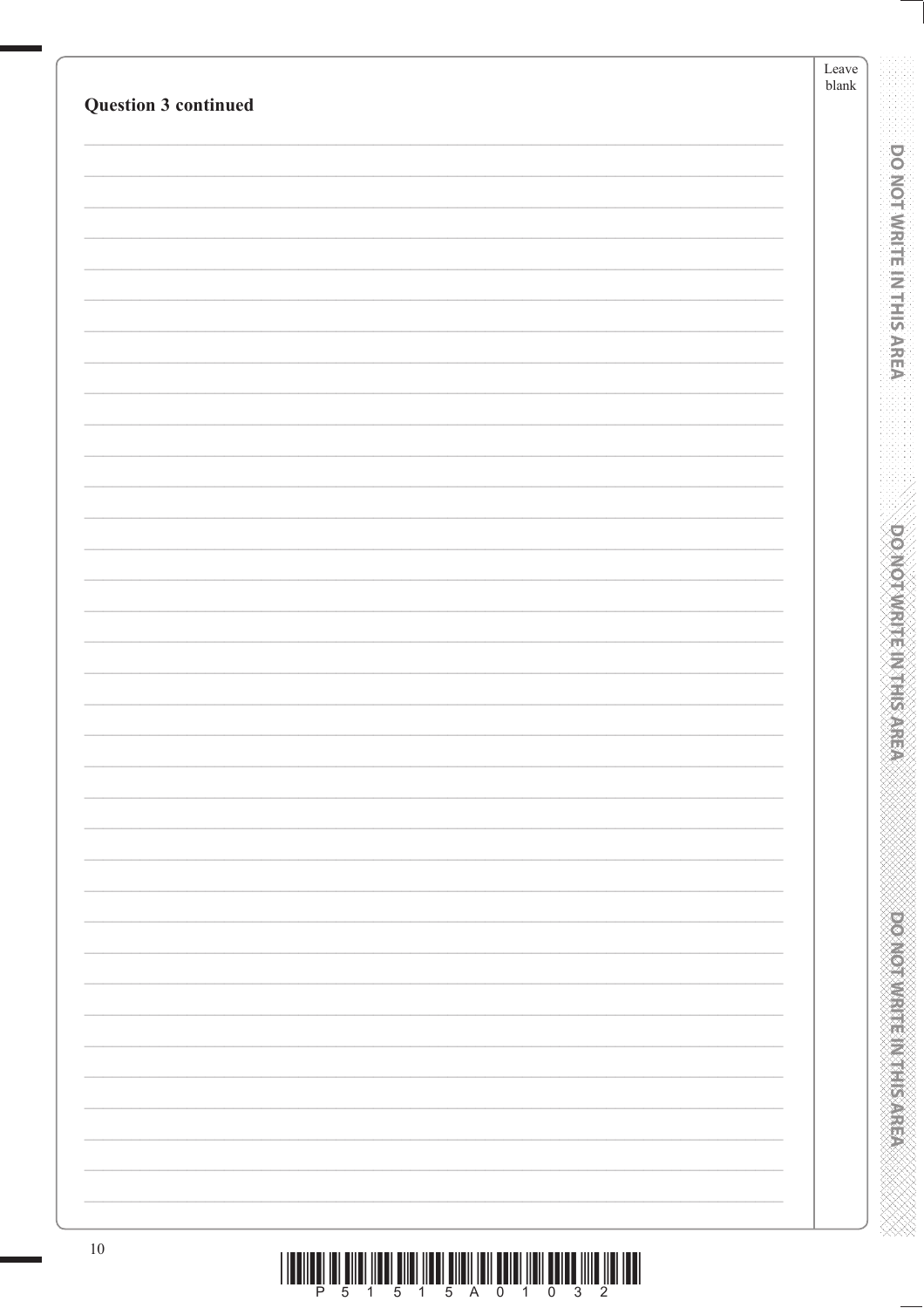| Question 3 continued |                 |
|----------------------|-----------------|
|                      |                 |
|                      |                 |
|                      |                 |
|                      |                 |
|                      |                 |
|                      |                 |
|                      |                 |
|                      |                 |
|                      |                 |
|                      |                 |
|                      |                 |
|                      |                 |
|                      |                 |
|                      |                 |
|                      |                 |
|                      |                 |
|                      |                 |
|                      |                 |
|                      | Q3              |
|                      | (Total 6 marks) |

**DONOTWRITEINTHISAREA** 

**PONOTWRITEIN THIS AREA**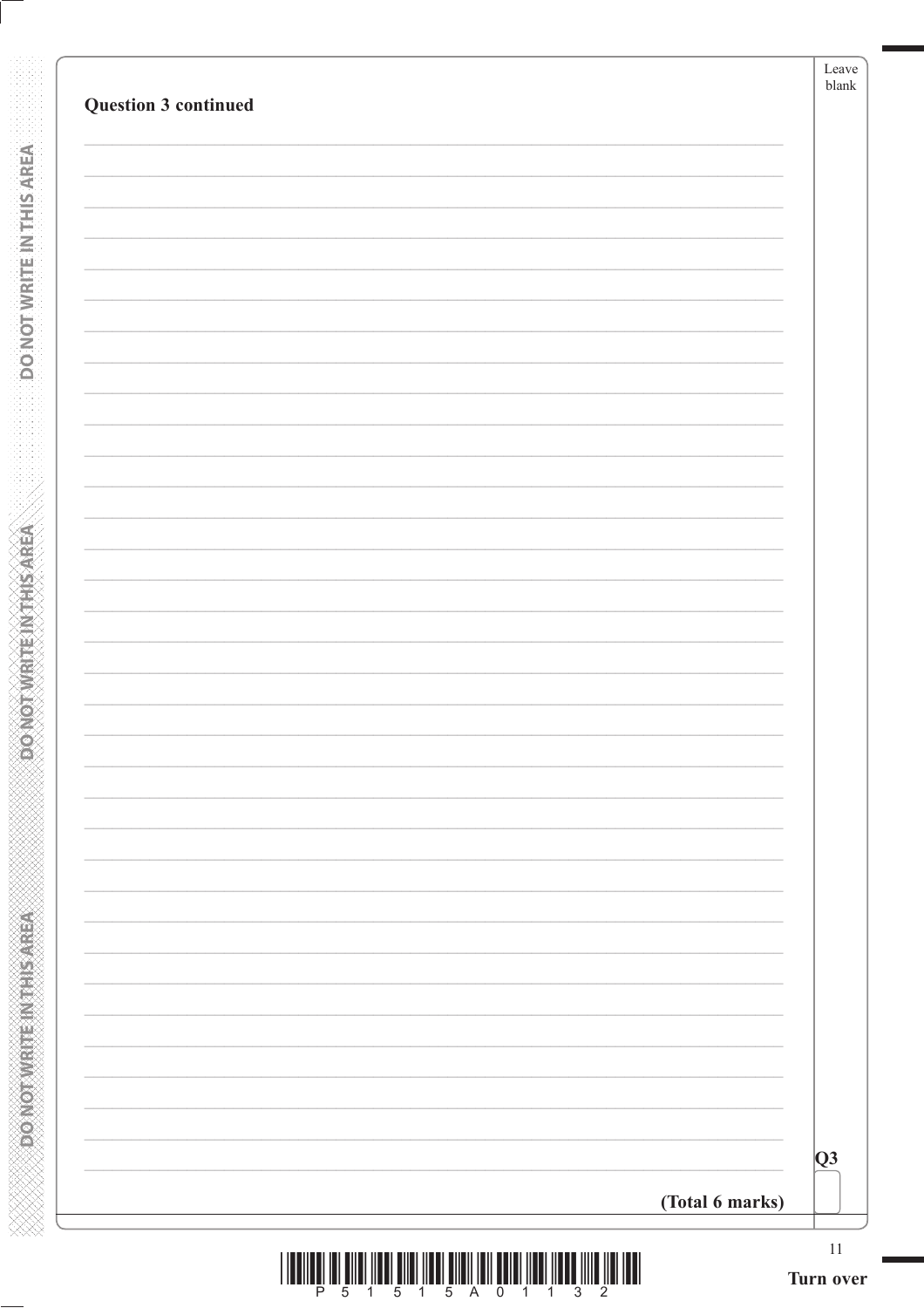**POWOOD WAS ABOUT A MARKET STATE** 

Leave blank

 $\boldsymbol{4}$ . The hyperbola  $H$  has equation

$$
\frac{x^2}{a^2} - \frac{y^2}{b^2} = 1
$$

The line l is a normal to H at the point P ( $a \sec \theta$ ,  $b \tan \theta$ ),  $0 < \theta < \frac{\pi}{2}$ 

(a) Using calculus, show that an equation for  $l$  is

$$
ax\sin\theta + by = (a^2 + b^2)\tan\theta
$$

The line  $l$  meets the x-axis at the point  $Q$ , and the point  $M$  is the midpoint of  $PQ$ .

- (b) Find the coordinates of  $M$ .
- (c) Hence find the cartesian equation of the locus of M as  $\theta$  varies, giving your answer in the form  $y^2 = f(x)$ .

 $(4)$ 

 $(3)$ 

 $(5)$ 

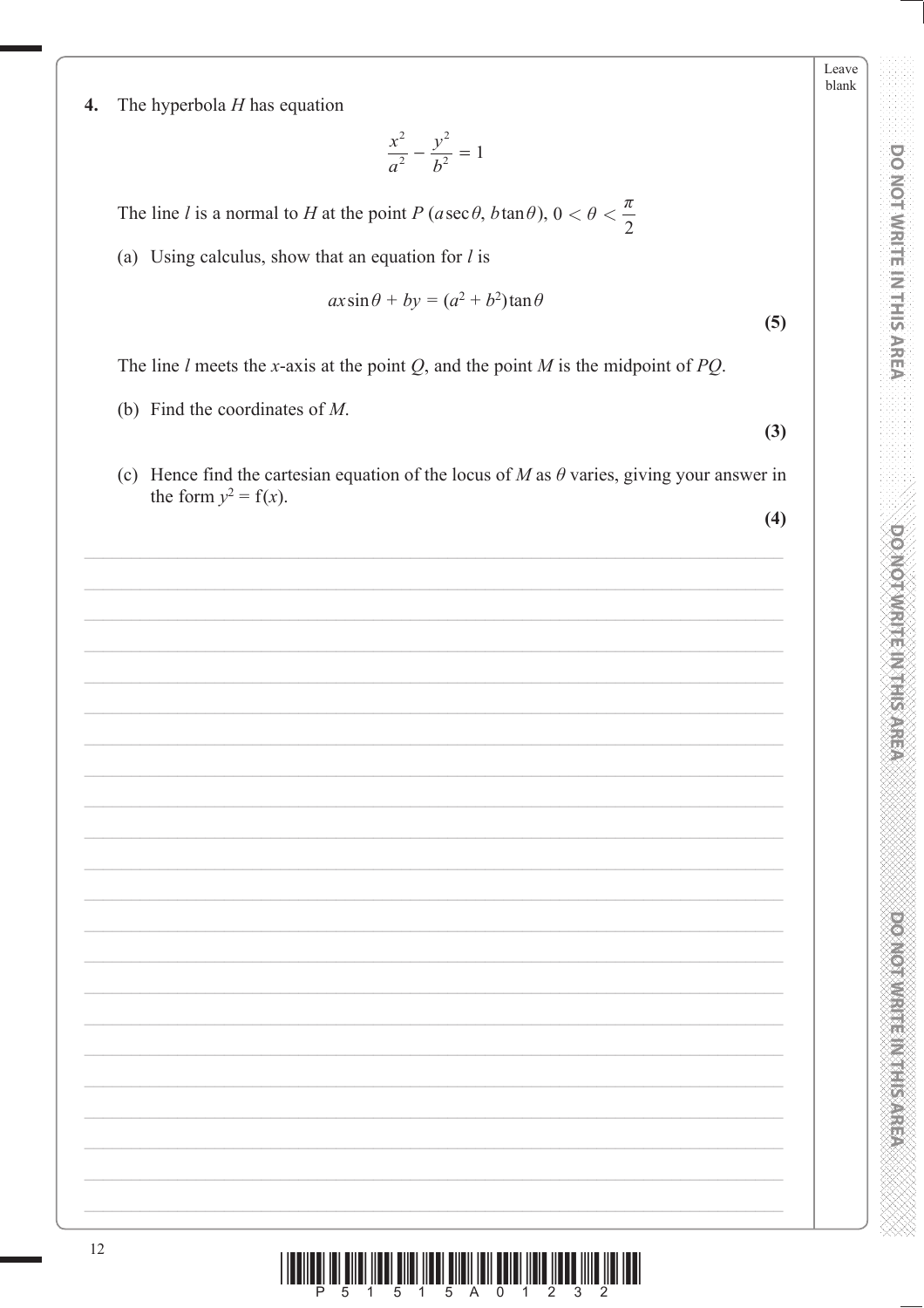|                             | 13 |
|-----------------------------|----|
|                             |    |
|                             |    |
|                             |    |
|                             |    |
|                             |    |
|                             |    |
|                             |    |
|                             |    |
|                             |    |
|                             |    |
|                             |    |
|                             |    |
|                             |    |
|                             |    |
|                             |    |
|                             |    |
|                             |    |
| <b>Question 4 continued</b> |    |

**DO NOT WRITE INTERSAREA** 

**ABBASE IN MARKED AND CONCOR** 

|  |  |  | 1 5 1 5 A 0 1 3 3 |  |  |  |
|--|--|--|-------------------|--|--|--|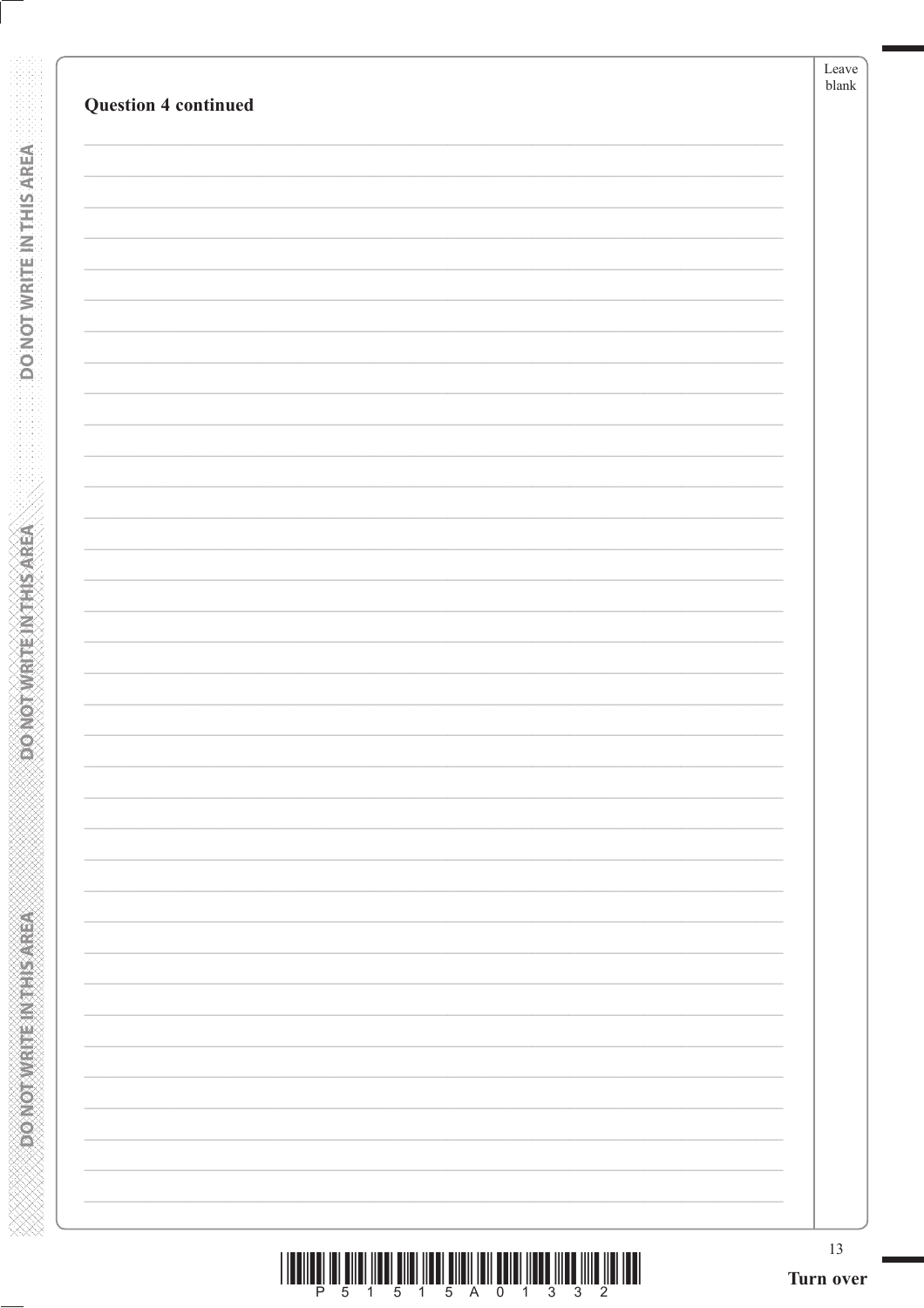| <b>Question 4 continued</b> | Leave<br>${\tt blank}$ |
|-----------------------------|------------------------|
|                             |                        |
|                             |                        |
|                             |                        |
|                             |                        |
|                             |                        |
|                             |                        |
|                             |                        |
|                             |                        |
|                             |                        |
|                             |                        |
|                             |                        |
|                             |                        |
|                             |                        |
|                             |                        |
|                             |                        |
|                             |                        |
|                             |                        |
|                             |                        |
|                             |                        |
|                             |                        |
|                             |                        |
|                             |                        |
|                             |                        |
|                             |                        |
|                             |                        |
|                             |                        |
|                             |                        |
|                             |                        |
|                             |                        |
|                             |                        |
|                             |                        |
|                             |                        |
|                             |                        |
|                             |                        |
|                             |                        |
|                             |                        |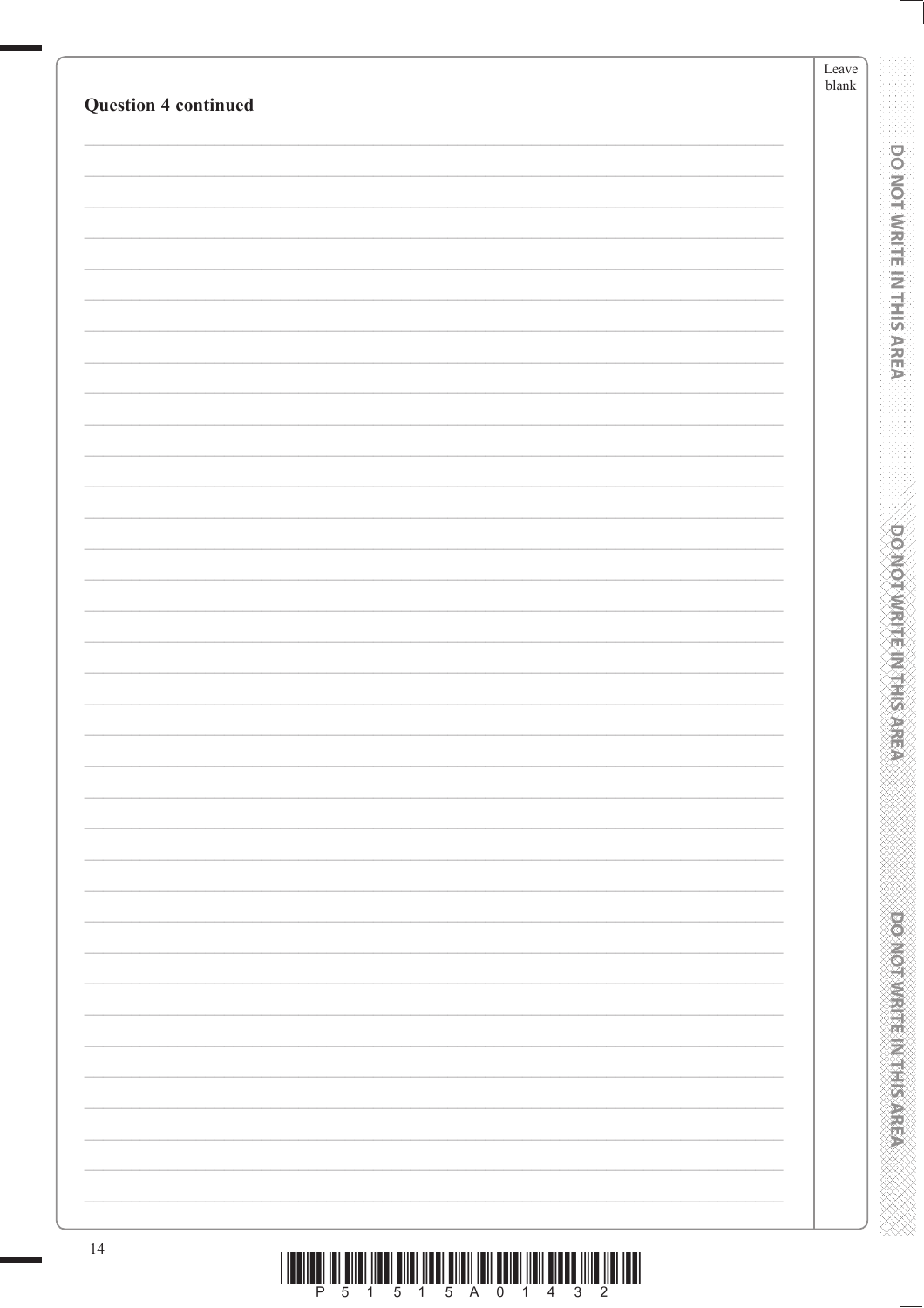| Q <sub>4</sub> |
|----------------|

**DONOTWRITEWTHSAREA** 

**ACTIVE SHEET METAL COVERS** 

**XXXXXXXXXXXXXXXXXXXXXXXXXXXXX**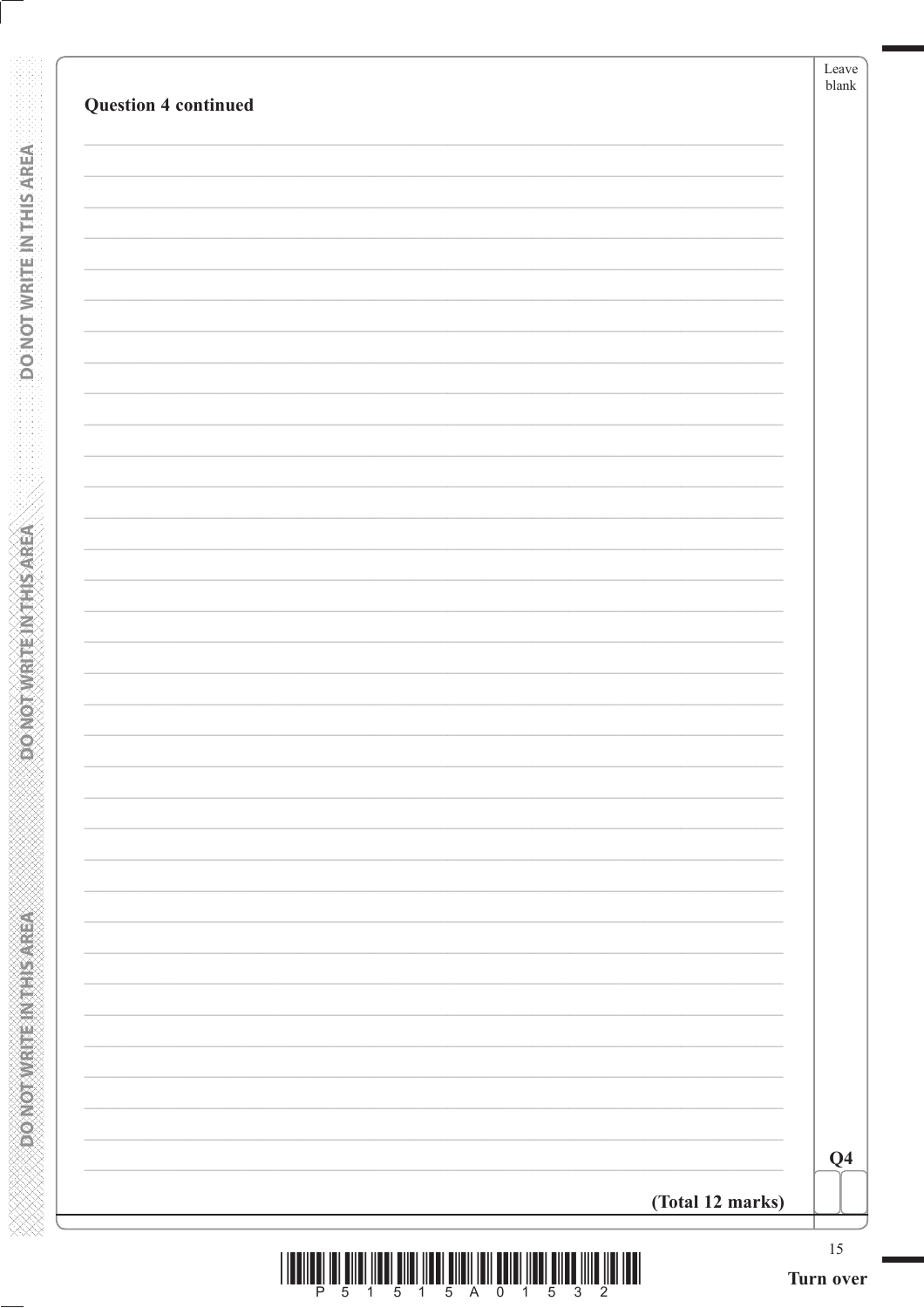5.

$$
\mathbf{M} = \begin{pmatrix} 4 & -5 & 0 \\ k & 2 & 0 \\ -3 & -5 & k \end{pmatrix}
$$
, where *k* is a real constant,  $k \neq 0$ ,  $k \neq -\frac{8}{5}$ 

(a) Find, in terms of  $k$ , the inverse of the matrix  $M$ .

A transformation  $T: \mathbb{R}^3 \to \mathbb{R}^3$  is represented by the matrix

$$
\begin{pmatrix}\n4 & -5 & 0 \\
-1 & 2 & 0 \\
-3 & -5 & -1\n\end{pmatrix}
$$

The transformation T maps the plane  $\Pi_1$  onto the plane  $\Pi_2$ 

Given that the plane  $\Pi_2$  has equation  $2x - z = 4$ 

(b) find a cartesian equation of the plane  $\Pi_1$ 

 $(5)$ 

Leave blank

**DO NOT WRITE IN THIS AREA** 

**DOXOTAMRITENT HIS AREA** 

**President in the Second Second** 

<u> Îlin Êlin Îlin Êlin Îlin Êlin Îlin Êlin Îlin Êlin Êlin Êlin Îlin</u> Ш P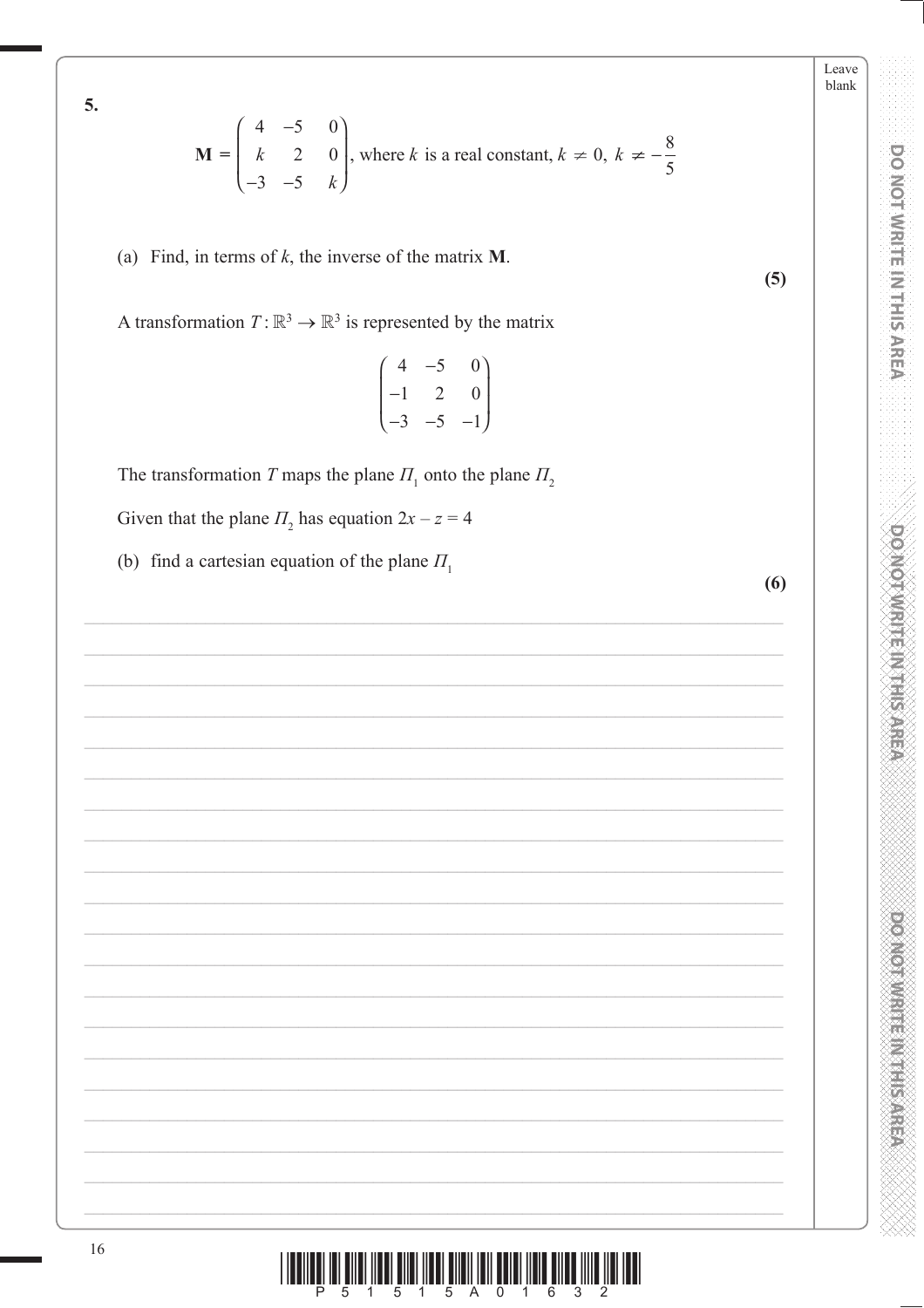DO NOT WRITE IN THIS AREA

**ABING THE ENDING ONGER** 

| P 5 1 5 1 5 A 0 1 7 3 2 |  |  |  |  |  |  |
|-------------------------|--|--|--|--|--|--|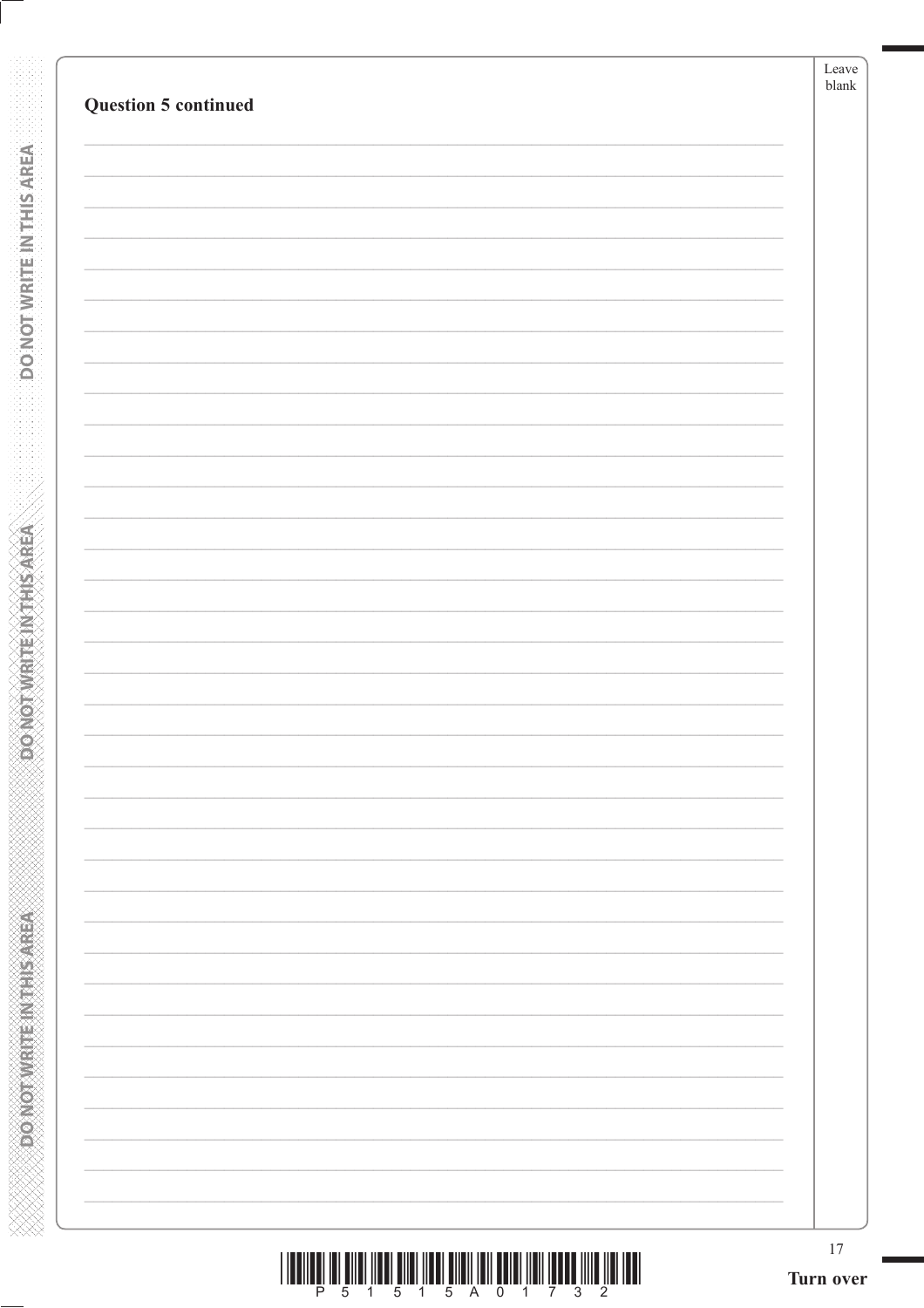|                             | $\operatorname{Leave}$<br>${\tt blank}$ |
|-----------------------------|-----------------------------------------|
| <b>Question 5 continued</b> |                                         |
|                             |                                         |
|                             |                                         |
|                             |                                         |
|                             |                                         |
|                             |                                         |
|                             |                                         |
|                             |                                         |
|                             |                                         |
|                             |                                         |
|                             |                                         |
|                             |                                         |
|                             |                                         |
|                             |                                         |
|                             |                                         |
|                             |                                         |
|                             |                                         |
|                             |                                         |
|                             |                                         |
|                             |                                         |
|                             |                                         |
|                             |                                         |
|                             |                                         |
|                             |                                         |
|                             |                                         |
|                             |                                         |
|                             |                                         |
|                             |                                         |
|                             |                                         |
|                             |                                         |
|                             |                                         |
|                             |                                         |
| $18\,$                      |                                         |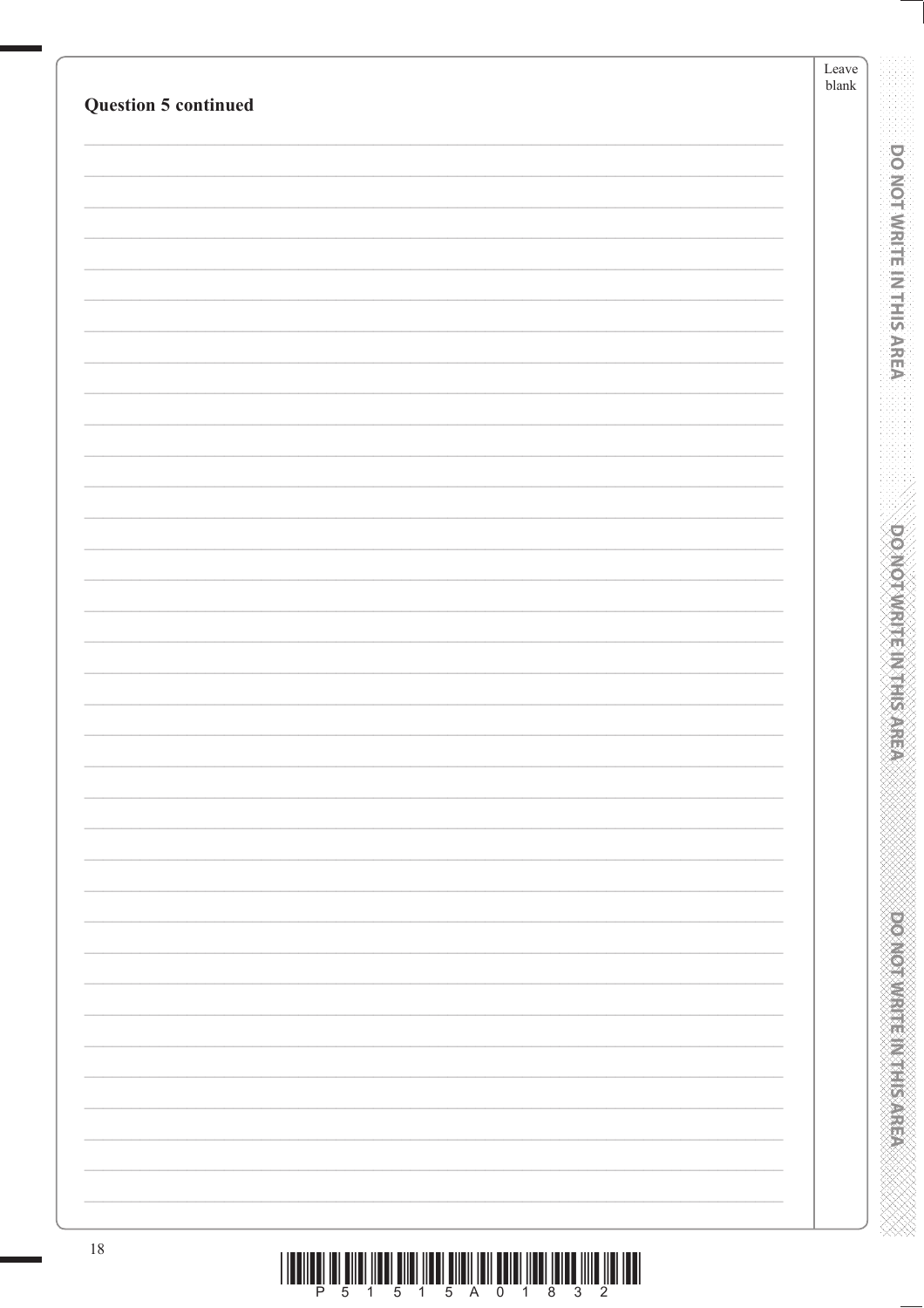| <b>Question 5 continued</b> |                  | Leave<br>blank  |
|-----------------------------|------------------|-----------------|
|                             |                  |                 |
|                             |                  |                 |
|                             |                  |                 |
|                             |                  |                 |
|                             |                  |                 |
|                             |                  |                 |
|                             |                  |                 |
|                             |                  |                 |
|                             |                  |                 |
|                             |                  |                 |
|                             |                  |                 |
|                             |                  |                 |
|                             |                  |                 |
|                             |                  |                 |
|                             |                  |                 |
|                             |                  |                 |
|                             |                  |                 |
|                             |                  |                 |
|                             |                  |                 |
|                             |                  |                 |
|                             |                  | Q <sub>5</sub>  |
|                             | (Total 11 marks) |                 |
| $\mathbf{1}$                |                  | 19<br>Turn over |

**DONOTWRITEINTHISAREA** 

**ACTIVE SHEET METAL COVERS** 

**ANNAN ANNAN ANNAN ANNAN ANNAN ANN**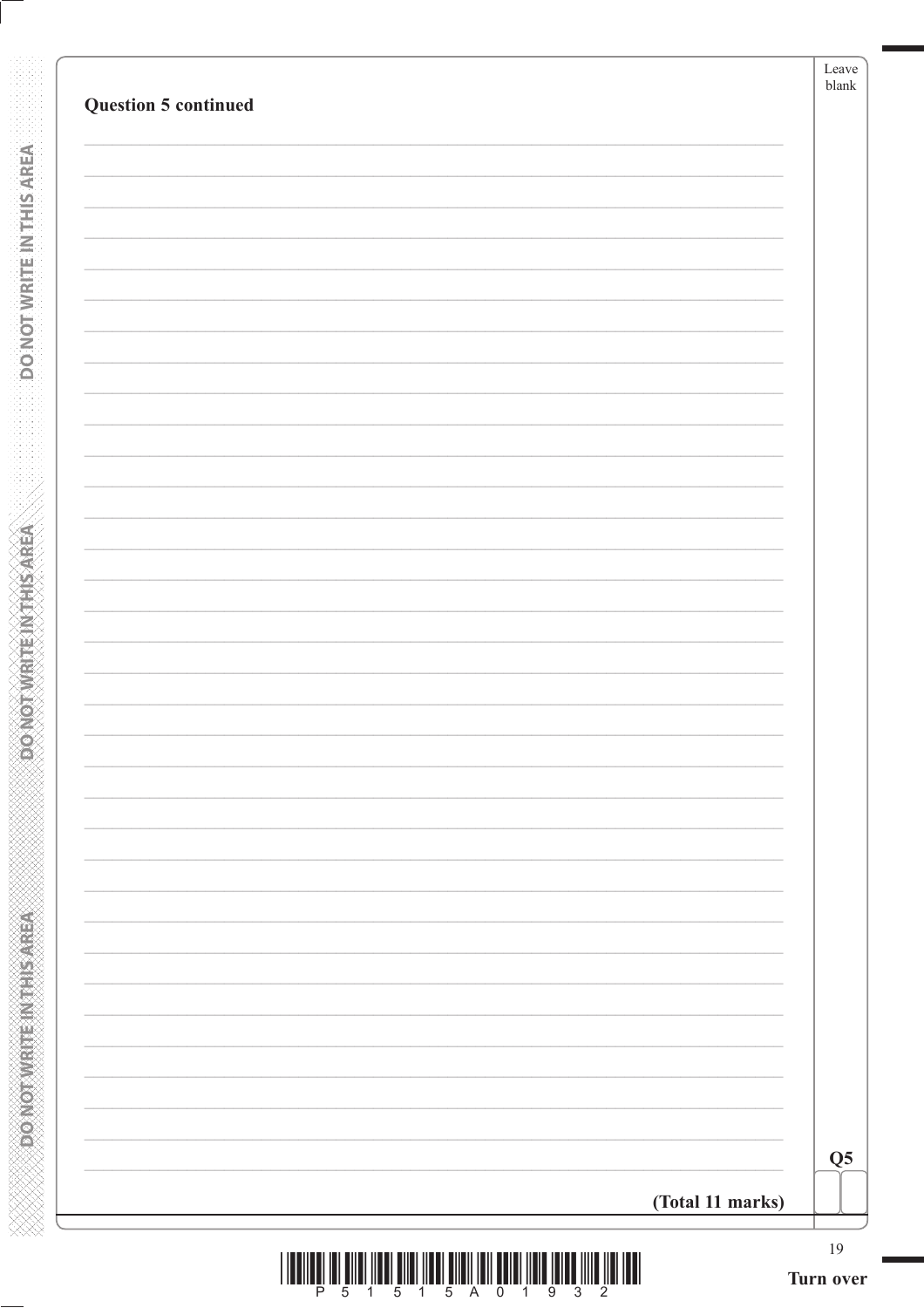Leave blank

**DO MOT WRITE IN THIS AREA** 

**DOXOTAMRITENT HIS AREA** 

**PRODUCTS IN THE REPORT OF** 

The curve  $C$  has parametric equations 6.

 $x = \theta - \tanh \theta$ ,  $y = \operatorname{sech} \theta$ ,  $0 \le \theta \le \ln 3$ 

(a) Find

(i) 
$$
\frac{dx}{d\theta}
$$
  
(ii)  $\frac{dy}{d\theta}$ 

 $(2)$ 

The curve C is rotated through  $2\pi$  radians about the x-axis.

(b) Find the exact area of the curved surface formed, giving your answer as a multiple of  $\pi$ .

 $(5)$ 

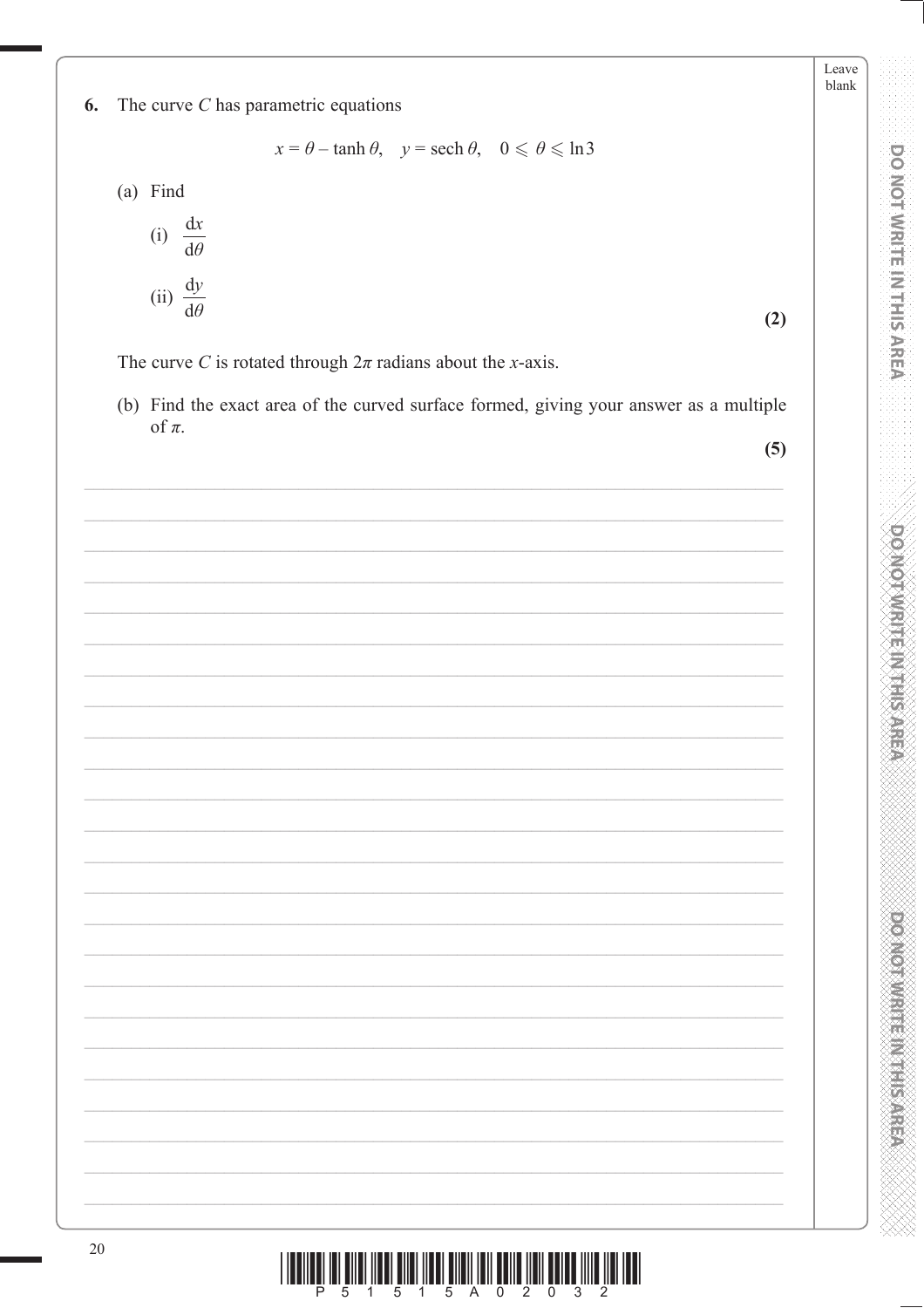| $21\,$ |
|--------|
|        |
|        |
|        |
|        |
|        |
|        |
|        |
|        |
|        |
|        |
|        |
|        |
|        |
|        |
|        |
|        |
|        |

**DONOTWRITEWTHSAREA** 

**BOONDINGTEINTHIS AREA**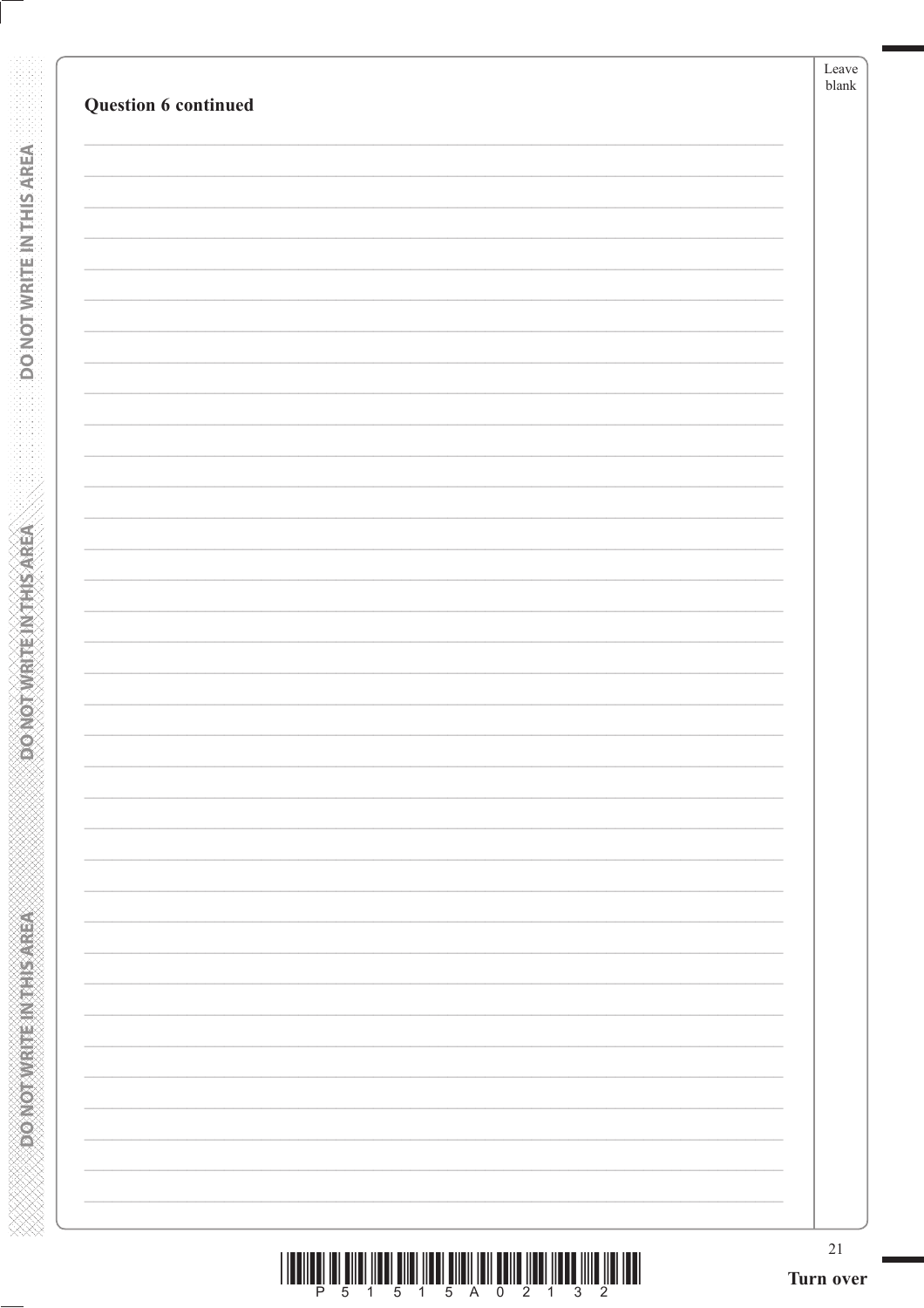| Question 6 continued | Leave<br>$\ensuremath{\mathit{blank}}$ |
|----------------------|----------------------------------------|
|                      |                                        |
|                      |                                        |
|                      |                                        |
|                      |                                        |
|                      |                                        |
|                      |                                        |
|                      |                                        |
|                      |                                        |
|                      |                                        |
|                      |                                        |
|                      |                                        |
|                      |                                        |
|                      |                                        |
|                      |                                        |
|                      |                                        |
|                      |                                        |
|                      |                                        |
|                      |                                        |
|                      |                                        |
|                      |                                        |
|                      |                                        |
|                      |                                        |
|                      |                                        |
|                      |                                        |
|                      |                                        |
|                      |                                        |
|                      |                                        |
|                      |                                        |
|                      |                                        |
|                      |                                        |
|                      |                                        |
|                      |                                        |
|                      |                                        |
|                      |                                        |
|                      |                                        |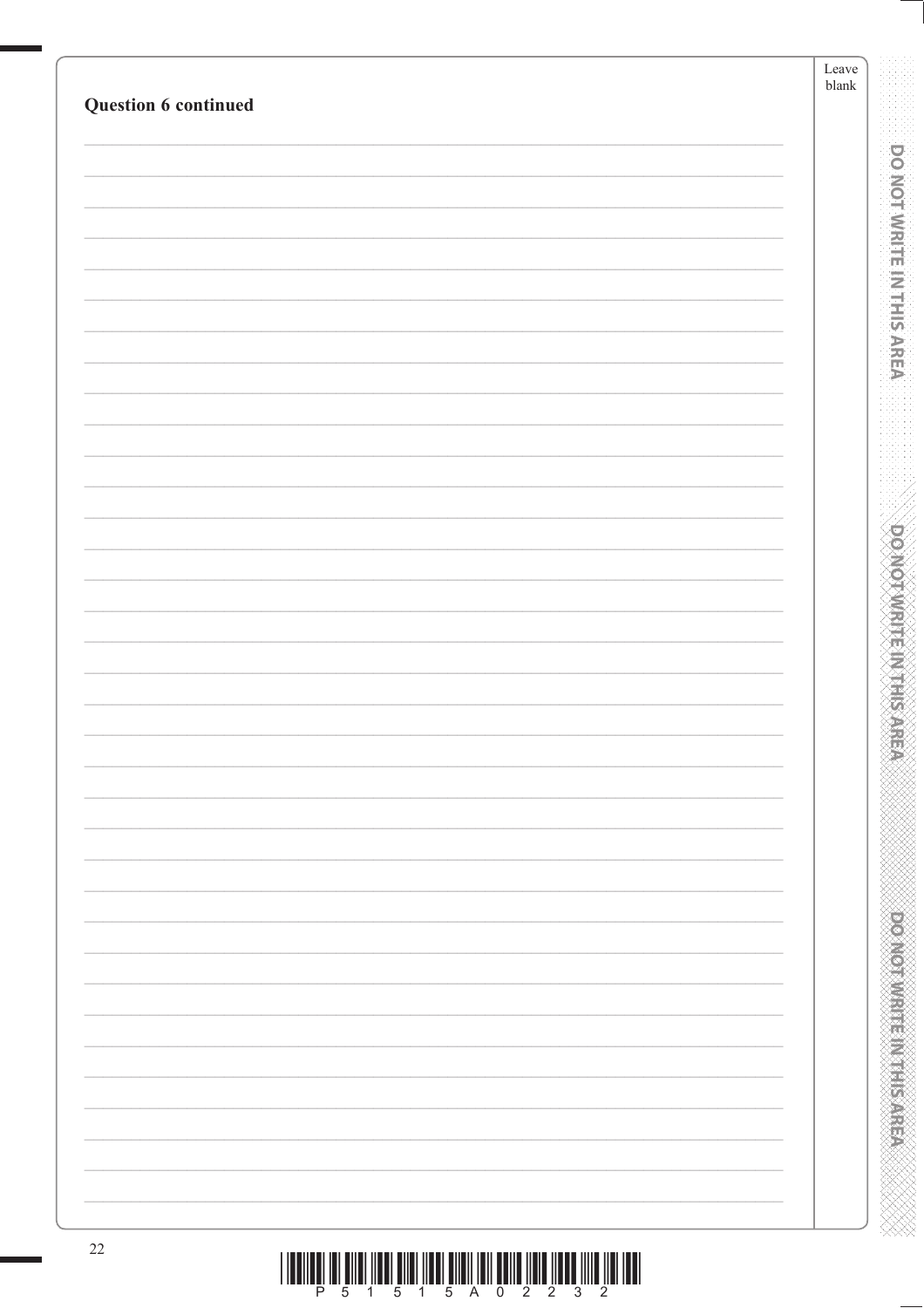| Q6              |
|-----------------|
| (Total 7 marks) |

**DONOTWRITEINTHISAREA** 

**ASSAMS AN EXERCISED AGGS**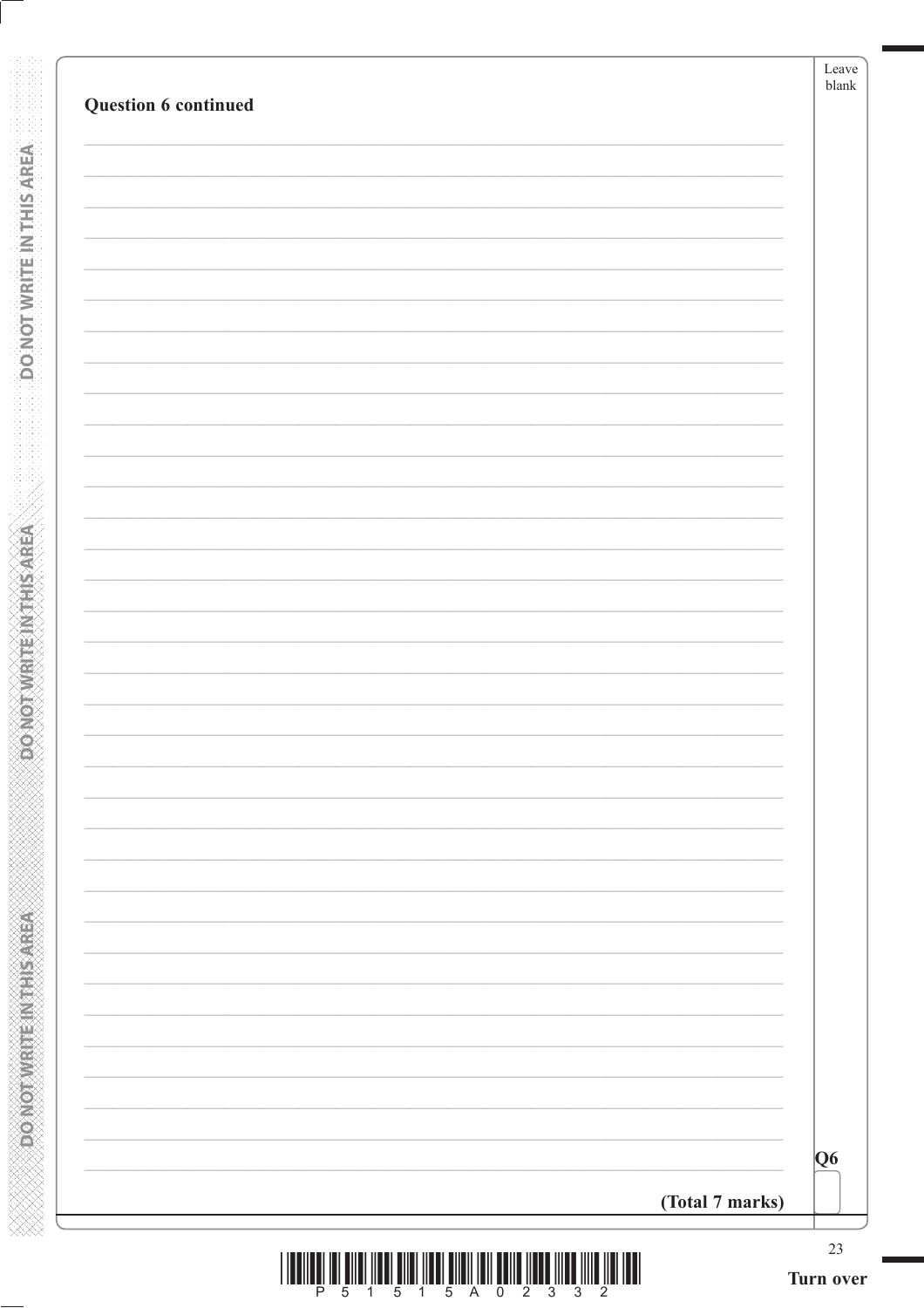- The plane  $\Pi_1$  has equation  $x + y + z = 3$  and the plane  $\Pi_2$  has equation  $2x + 3y z = 4$  $7.$ The planes  $\Pi_1$  and  $\Pi_2$  intersect in the line L.
	- (a) Find a cartesian equation for the line  $L$ .

The plane  $\Pi$ <sub>3</sub> has equation

# $5\overline{)}$  $\left| -4 \right| = 12$

The line L meets the plane  $\Pi_3$  at the point A.

- (b) Find the coordinates of  $A$ .
- (c) Find the acute angle between  $\overrightarrow{OA}$  and the line L, where O is the origin. Give your answer in degrees to one decimal place.

 $(3)$ 

 $(3)$ 

 $(6)$ 

**DO NOT WRITE IN THIS AREA** 

Leave

**POSTER AND RESIDENCE** 

**DO MOTAMRITE IN THIS AREA** 

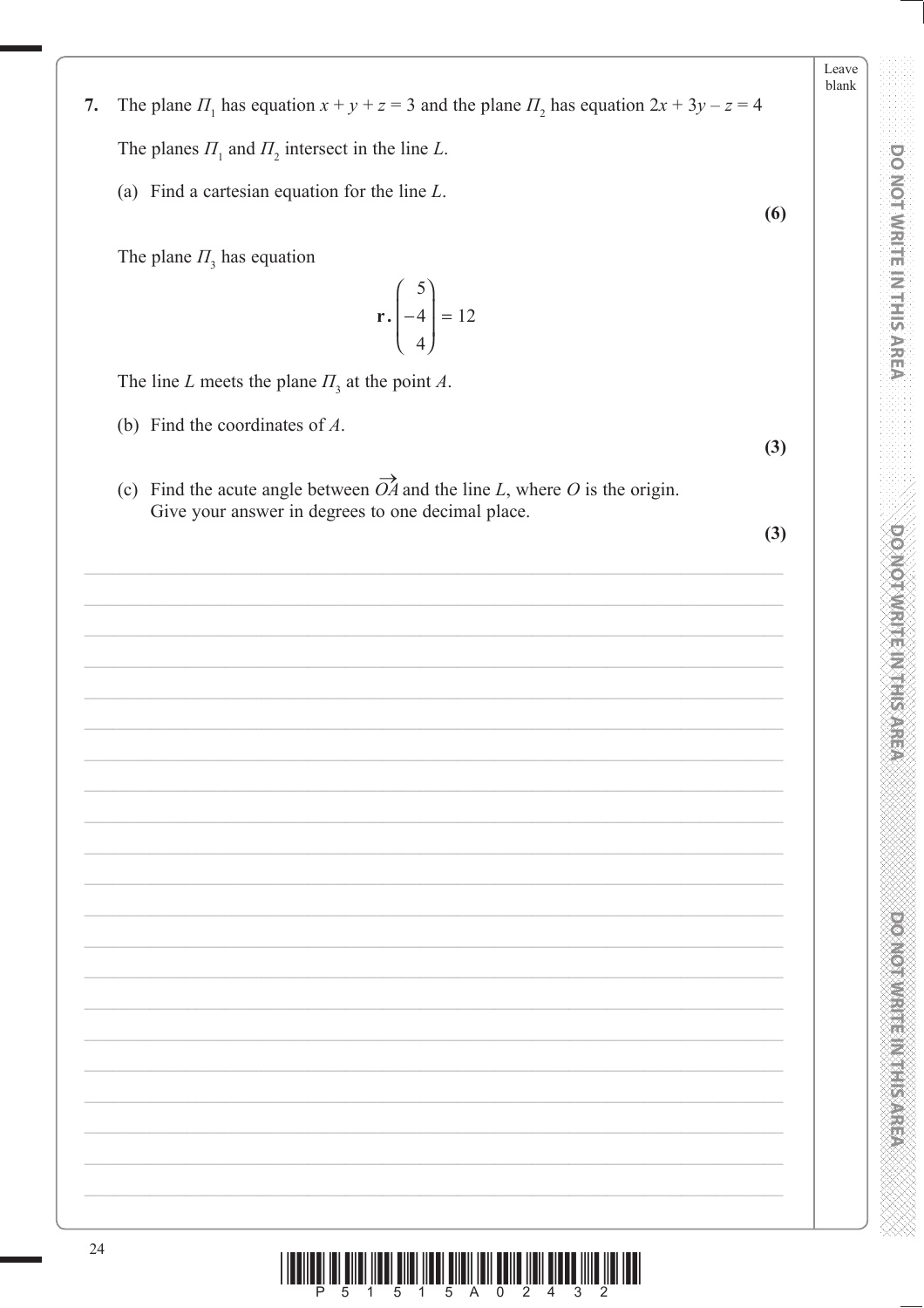| $25\,$<br>Turn over |
|---------------------|
|                     |
|                     |
|                     |
|                     |
|                     |
|                     |
|                     |
|                     |
|                     |
|                     |
|                     |
|                     |
|                     |
|                     |
|                     |
|                     |
|                     |
|                     |
|                     |
|                     |
|                     |
|                     |
|                     |
|                     |
|                     |
|                     |
|                     |
|                     |
|                     |
|                     |
|                     |
|                     |
|                     |
|                     |

**DO NOT WRITE IN THIS AREA** 

ABRASH IN MARK ON GRAM

| <u> I II dhe ka ka shekara mashari mashari masharida masharida masharida </u> |  |                         |  |  |  |  |
|-------------------------------------------------------------------------------|--|-------------------------|--|--|--|--|
|                                                                               |  | P 5 1 5 1 5 A 0 2 5 3 2 |  |  |  |  |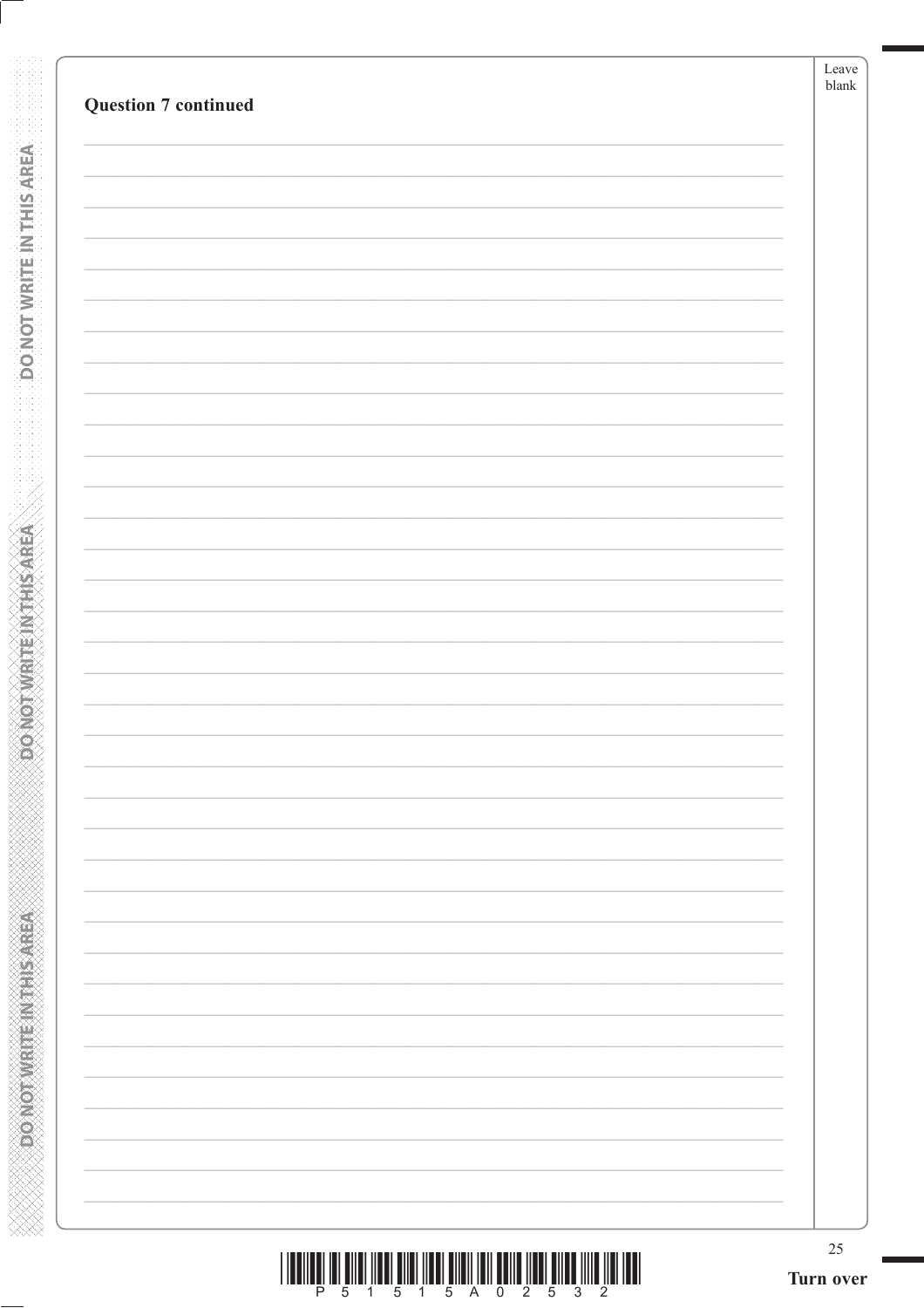| <b>Question 7 continued</b> | $\operatorname{Leave}$<br>${\tt blank}$ |
|-----------------------------|-----------------------------------------|
|                             |                                         |
|                             |                                         |
|                             |                                         |
|                             |                                         |
|                             |                                         |
|                             |                                         |
|                             |                                         |
|                             |                                         |
|                             |                                         |
|                             |                                         |
|                             |                                         |
|                             |                                         |
|                             |                                         |
|                             |                                         |
|                             |                                         |
|                             |                                         |
|                             |                                         |
|                             |                                         |
|                             |                                         |
|                             |                                         |
|                             |                                         |
|                             |                                         |
|                             |                                         |
|                             |                                         |
|                             |                                         |
|                             |                                         |
|                             |                                         |
|                             |                                         |
|                             |                                         |
|                             |                                         |
|                             |                                         |
|                             |                                         |
|                             |                                         |
| $26\,$                      |                                         |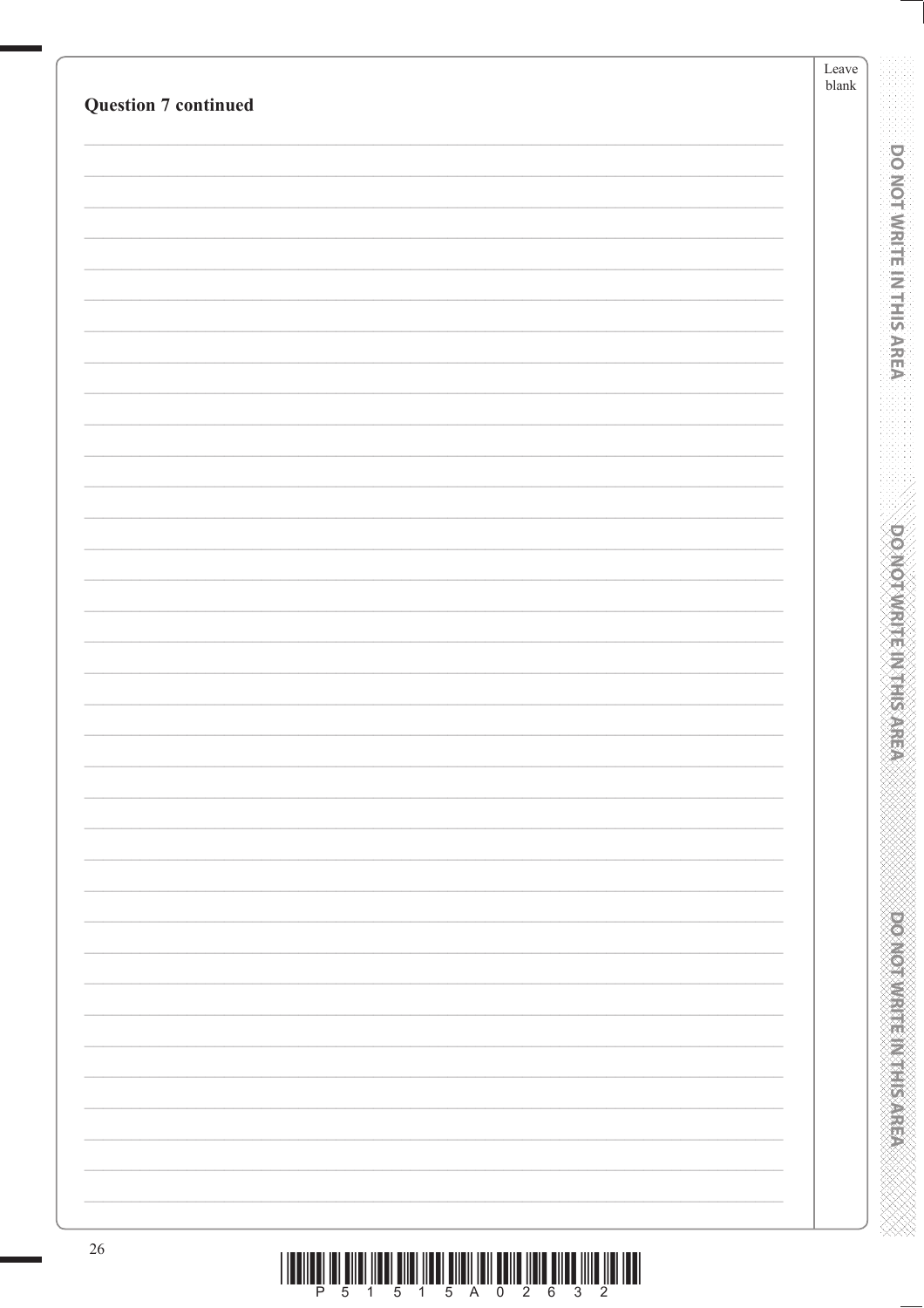| <b>Question 7 continued</b> |                  |    |
|-----------------------------|------------------|----|
|                             |                  |    |
|                             |                  |    |
|                             |                  |    |
|                             |                  |    |
|                             |                  |    |
|                             |                  |    |
|                             |                  |    |
|                             |                  |    |
|                             |                  |    |
|                             |                  |    |
|                             |                  |    |
|                             |                  |    |
|                             |                  |    |
|                             |                  |    |
|                             |                  |    |
|                             |                  |    |
|                             |                  |    |
|                             |                  |    |
|                             |                  |    |
|                             |                  |    |
|                             |                  |    |
|                             | (Total 12 marks) | Q7 |

**DONOTWRITEWTHSAREA** 

**ACTIVE SHEET METAL COVERS** 

**XXXXXXXXXXXXXXXXXXXXXXXXXXXXX**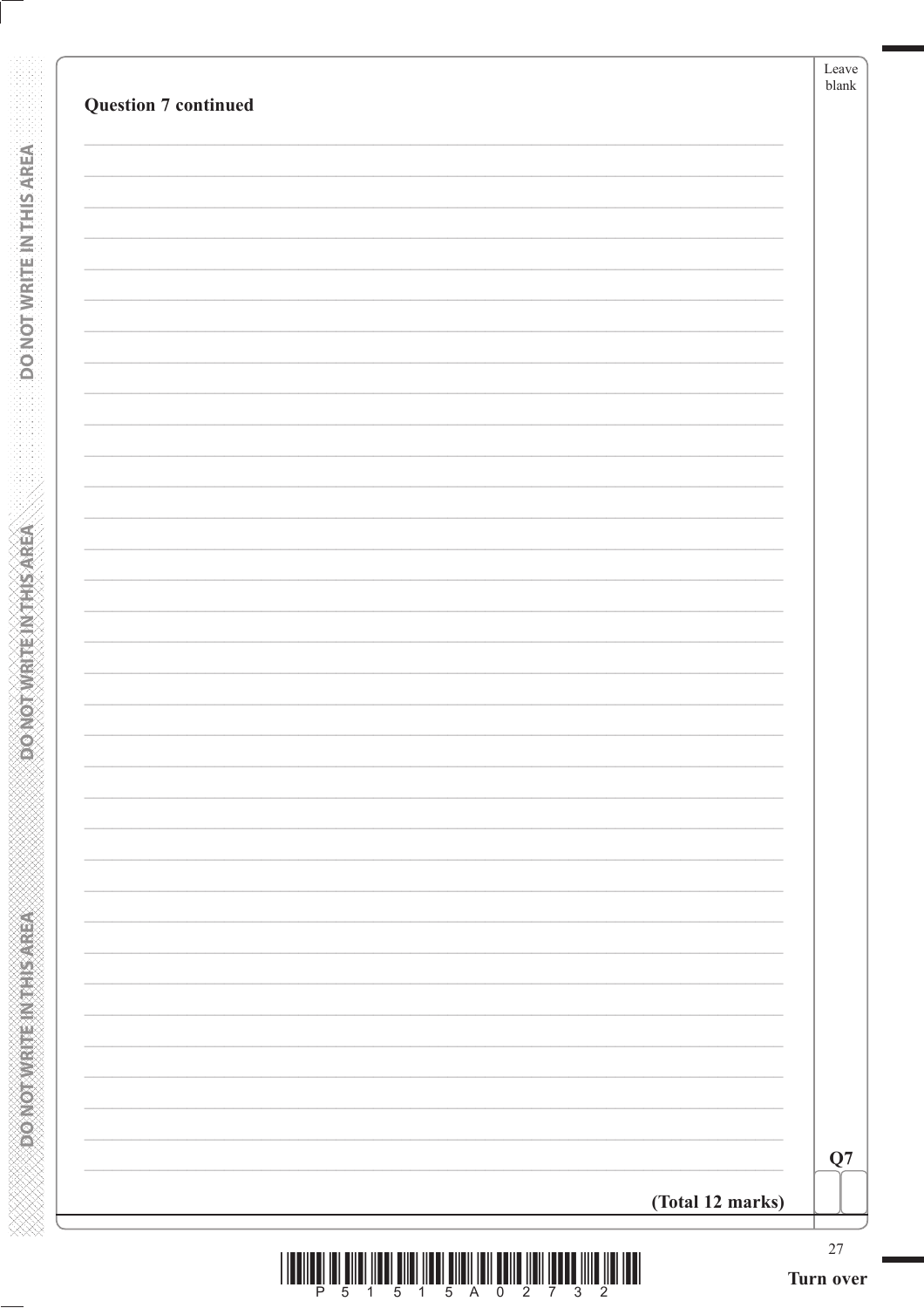8.

$$
I_n = \int \frac{x^n}{\sqrt{(x^2 + k^2)}} dx
$$
 where *k* is a constant and  $n \in \mathbb{Z}^+$ 

(a) Show that, for  $n \ge 2$ 

$$
I_n = \frac{x^{n-1}}{n} (x^2 + k^2)^{\frac{1}{2}} - \frac{(n-1)}{n} k^2 I_{n-2}
$$

 $(7)$ 

(b) Hence find the exact value of

 $\int_0^1 \frac{x^5}{\sqrt{(x^2+1)}} dx$ 

 $(5)$ 

Leave  $blank$ 

**DO NOT WRITE IN THIS AREA** 

**DOMOTIVITE MTHIS AREA** 

**POINT DESCRIPTION OF PROPERTY**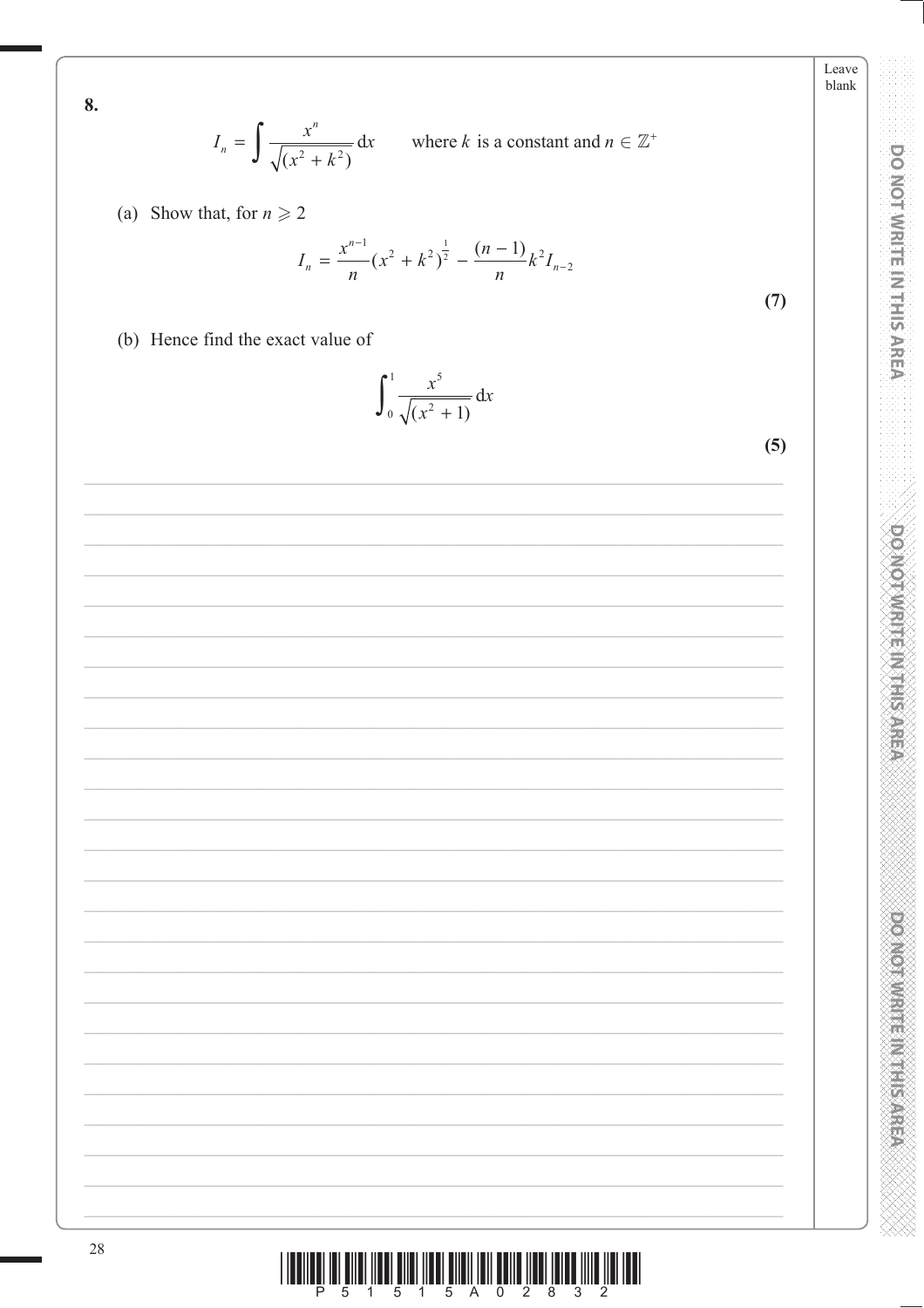| <b>Question 8 continued</b> | blank |
|-----------------------------|-------|
|                             |       |
|                             |       |
|                             |       |
|                             |       |
|                             |       |
|                             |       |
|                             |       |
|                             |       |
|                             |       |
|                             |       |
|                             |       |
|                             |       |
|                             |       |
|                             |       |
|                             |       |
|                             |       |
|                             |       |
|                             |       |
|                             |       |
|                             |       |
|                             |       |
|                             |       |
|                             |       |

**DO NOT WRITE INTERSAREA** 

ABRASH IN MARK ON GRAM

| <u> I III MARTIN KATA MARAKA MAREKA MAREKA MAREKA MAREKA MAREKA MAREKA MAREKA MAREKA MAREKA MAREKA MAREKA MAREKA </u> |  |                         |  |  |  |  |  |
|-----------------------------------------------------------------------------------------------------------------------|--|-------------------------|--|--|--|--|--|
|                                                                                                                       |  | P 5 1 5 1 5 A 0 2 9 3 2 |  |  |  |  |  |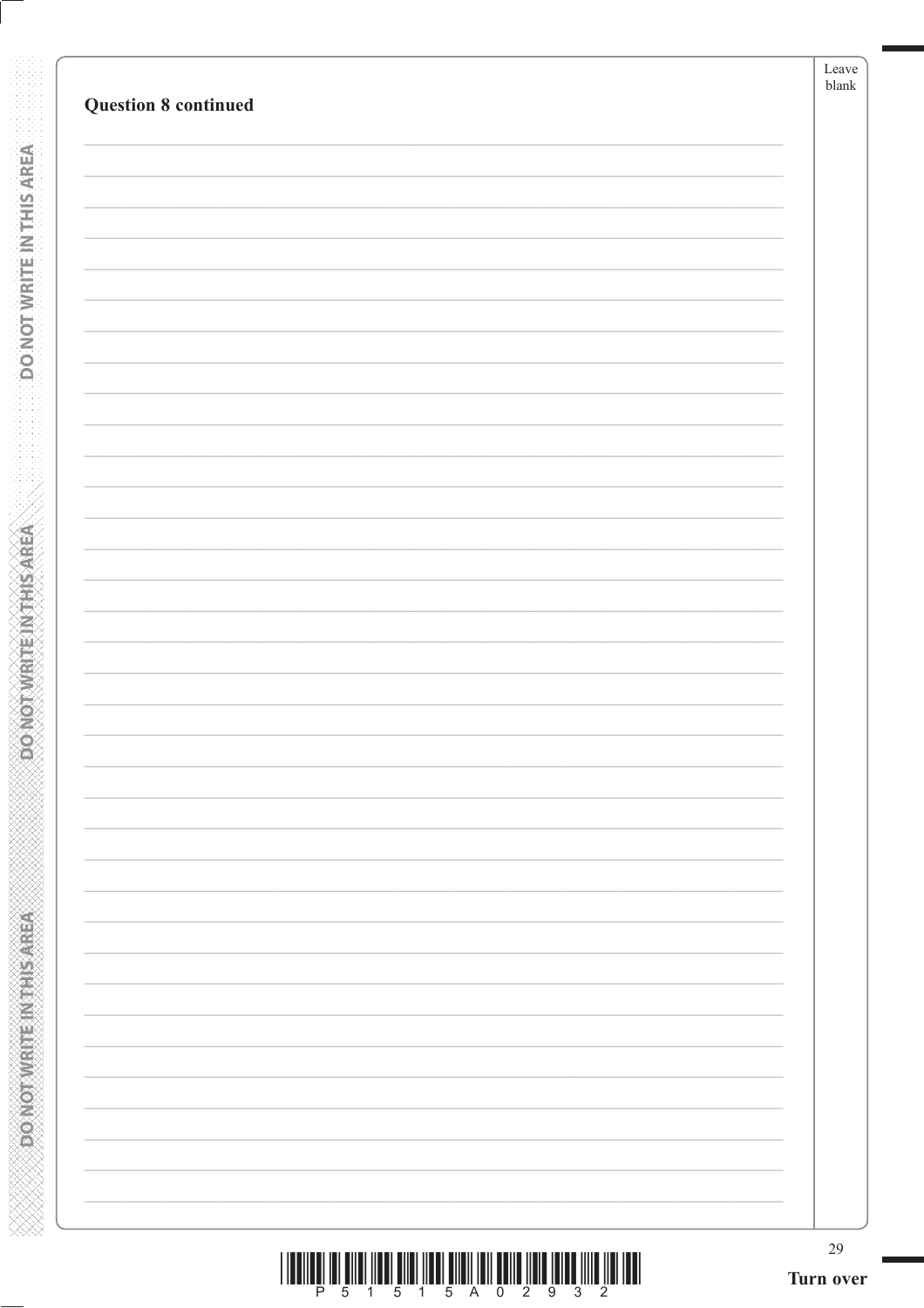|                             | $\operatorname{Leave}$<br>${\tt blank}$ |
|-----------------------------|-----------------------------------------|
| <b>Question 8 continued</b> |                                         |
|                             |                                         |
|                             |                                         |
|                             |                                         |
|                             |                                         |
|                             |                                         |
|                             |                                         |
|                             |                                         |
|                             |                                         |
|                             |                                         |
|                             |                                         |
|                             |                                         |
|                             |                                         |
|                             |                                         |
|                             |                                         |
|                             |                                         |
|                             |                                         |
|                             |                                         |
|                             |                                         |
|                             |                                         |
|                             |                                         |
|                             |                                         |
|                             |                                         |
|                             |                                         |
|                             |                                         |
|                             |                                         |
|                             |                                         |
|                             |                                         |
|                             |                                         |
|                             |                                         |
|                             |                                         |
|                             |                                         |
|                             |                                         |
|                             |                                         |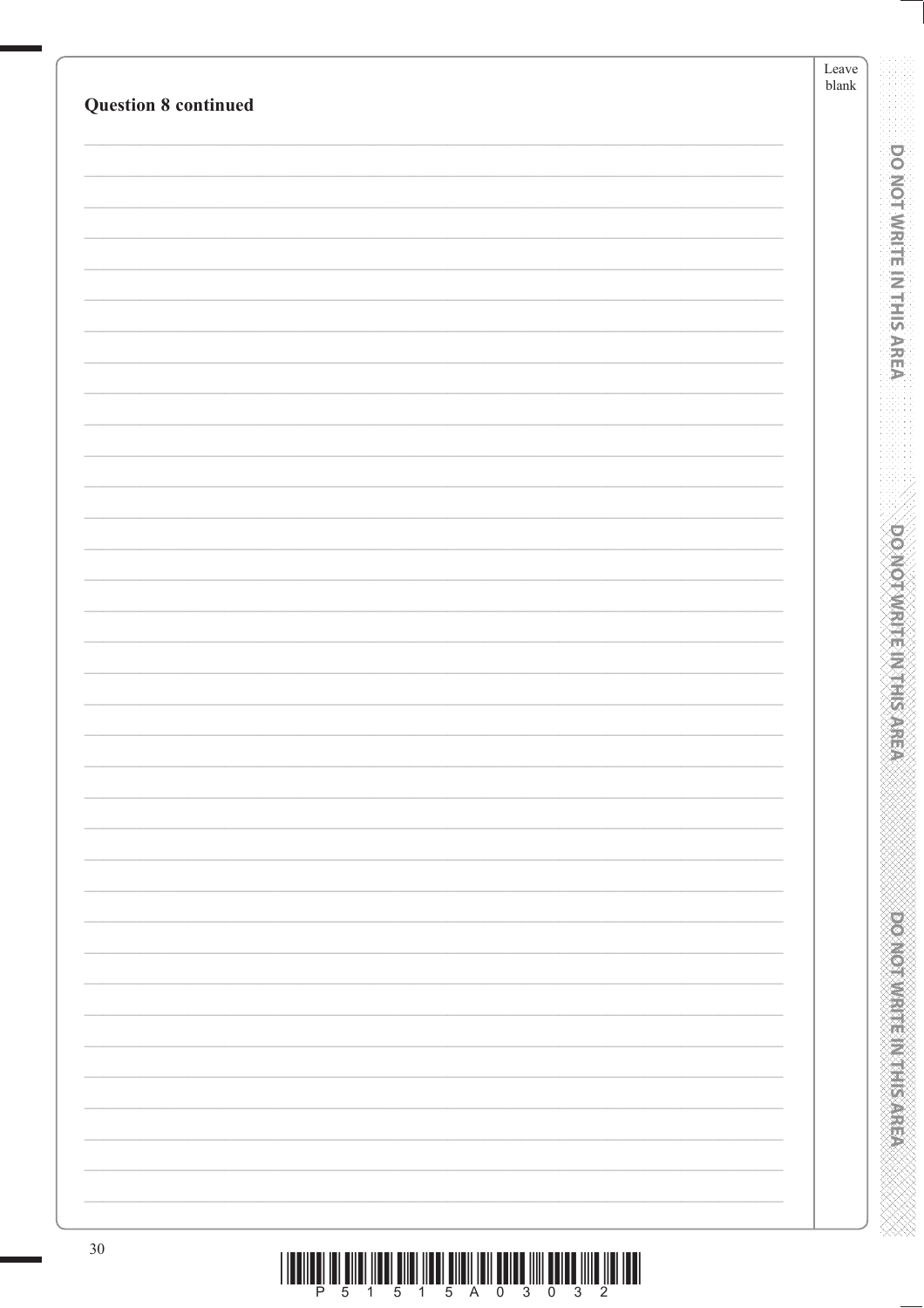| <b>Question 8 continued</b> | Leave  <br>blank |
|-----------------------------|------------------|
|                             |                  |
|                             |                  |
|                             |                  |
|                             |                  |
|                             |                  |
|                             |                  |
|                             |                  |
|                             |                  |
|                             |                  |
|                             |                  |
|                             |                  |
|                             |                  |
|                             |                  |
|                             |                  |
|                             |                  |
|                             |                  |
|                             |                  |
|                             |                  |
|                             |                  |
|                             |                  |
|                             |                  |
|                             |                  |
|                             |                  |

**DO NOT WRITE IN THIS AREA** 

**Examples Income of Americans** 

| <u> I III DI LA BILI III DI LA BILI III DI LA BILI DI LA BILI III DI LA BILI III DI LA BILI III DI LA BILI III DI</u> |                         |  |  |  |  |  |
|-----------------------------------------------------------------------------------------------------------------------|-------------------------|--|--|--|--|--|
|                                                                                                                       | P 5 1 5 1 5 A 0 3 1 3 2 |  |  |  |  |  |